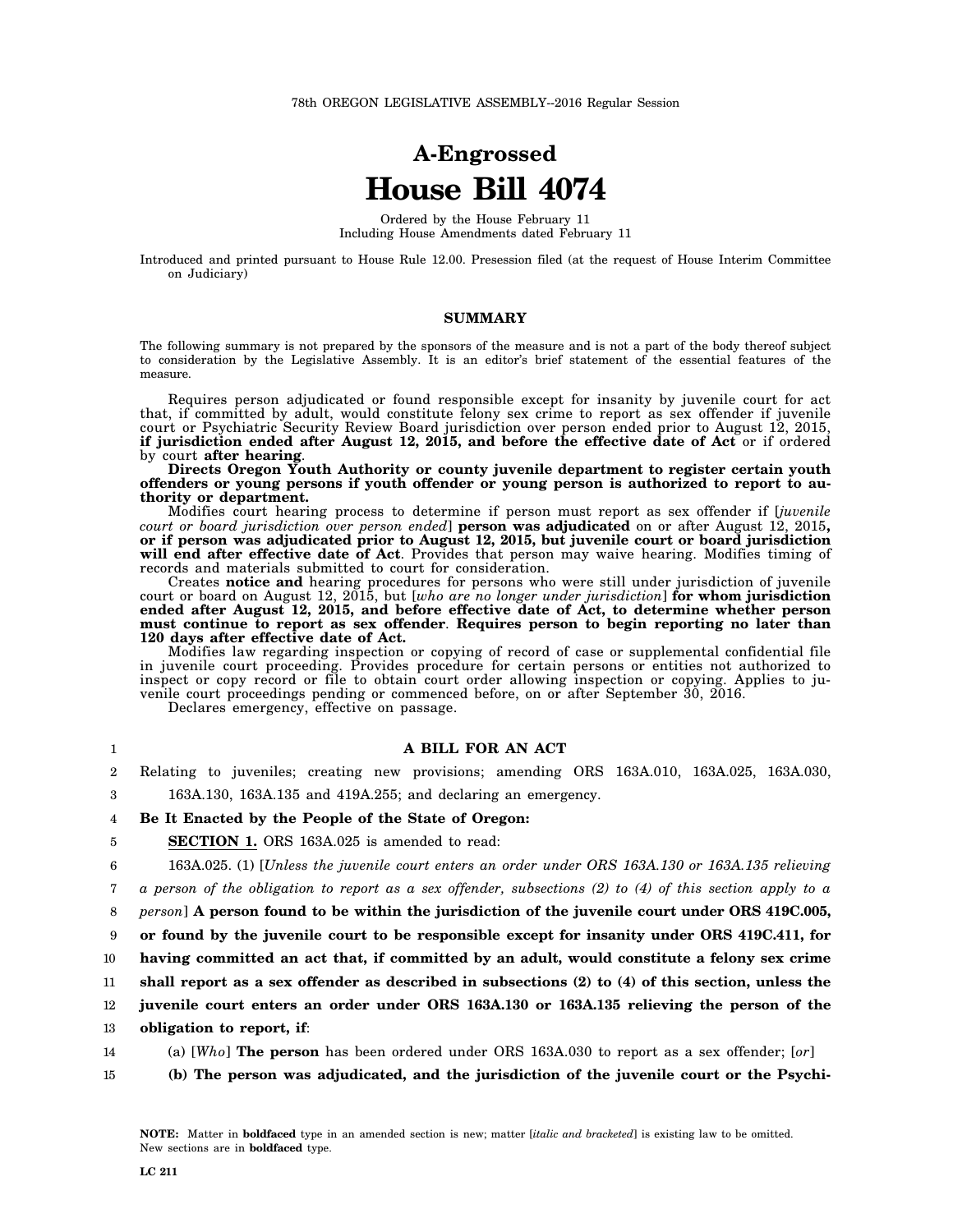1 **atric Security Review Board over the person ended, prior to August 12, 2015;**

2 **(c) The person was adjudicated prior to August 12, 2015, and the jurisdiction of the juve-**

3 **nile court or the Psychiatric Security Review Board over the person ended after August 12,**

4 **2015, and before the effective date of this 2016 Act; or**

5 6 7 [*(b)*] **(d)** [*Who*] **The person** has been found in a juvenile adjudication in another United States court to have committed an act while the person was under 18 years of age that would constitute a felony sex crime if committed in this state by an adult.

8 9 10 11 (2) A person described in subsection (1)**(a) or (d)** of this section**, or a person described in subsection (1)(c) of this section who did not make an initial report prior to the effective date of this 2016 Act,** who resides in this state shall make an initial report, in person, to the Department of State Police, a city police department or a county sheriff's office as follows:

12 13 14 15 (a) The person shall report no later than 10 days after the date of the [*termination of juvenile court jurisdiction over the person or, if the person is placed under the jurisdiction of the Psychiatric Security Review Board, no later than 10 days after the date the person is discharged from the jurisdiction of the board; or*] **court order requiring the person to report under ORS 163A.030;**

16 17 18 (b) If the person is adjudicated for the act giving rise to the obligation to report in another United States court and the person is found to have committed an act that if committed by an adult in this state would constitute:

19 (A) A Class A or Class B felony sex crime:

20 21 22 (i) If the person is not a resident of this state at the time of the adjudication, the person shall make the initial report to the Department of State Police in Marion County, Oregon, no later than 10 days after the date the person moves into this state; or

23 24 25 26 27 28 (ii) If the person is a resident of this state at the time of the adjudication, the person shall make the initial report to the Department of State Police in Marion County, Oregon, no later than 10 days after the date the person is discharged, released or placed on probation or any other form of supervised or conditional release by the other United States court or, if the person is confined in a correctional facility by the other United States court, no later than 10 days after the date the person is discharged or otherwise released from the facility.

29

(B) A Class C felony sex crime:

30 31 32 (i) If the person is not a resident of this state at the time of the adjudication, the person shall make the initial report to the Department of State Police in Marion County, Oregon, no later than six months after the date the person moves into this state; or

33 34 35 36 37 38 (ii) If the person is a resident of this state at the time of the adjudication, the person shall make the initial report to the Department of State Police in Marion County, Oregon, no later than 10 days after the date the person is discharged, released or placed on probation or any other form of supervised or conditional release by the other United States court or, if the person is confined in a correctional facility by the other United States court, no later than 10 days after the date the person is discharged or otherwise released from the facility[*.*]**; or**

39 40 41 **(c) For persons described in subsection (1)(c) of this section who did not make an initial report prior to the effective date of this 2016 Act, the person shall report no later than 120 days after the effective date of this 2016 Act.**

42 43 44 45 (3) After making the initial report described in subsection (2) of this section[*,*] **or, for a person described in subsection (1)(c) of this section who made an initial report prior to the effective date of this 2016 Act or a person described in subsection (1)(b) of this section, beginning after the effective date of this 2016 Act,** the person shall report, in person, to the Department of State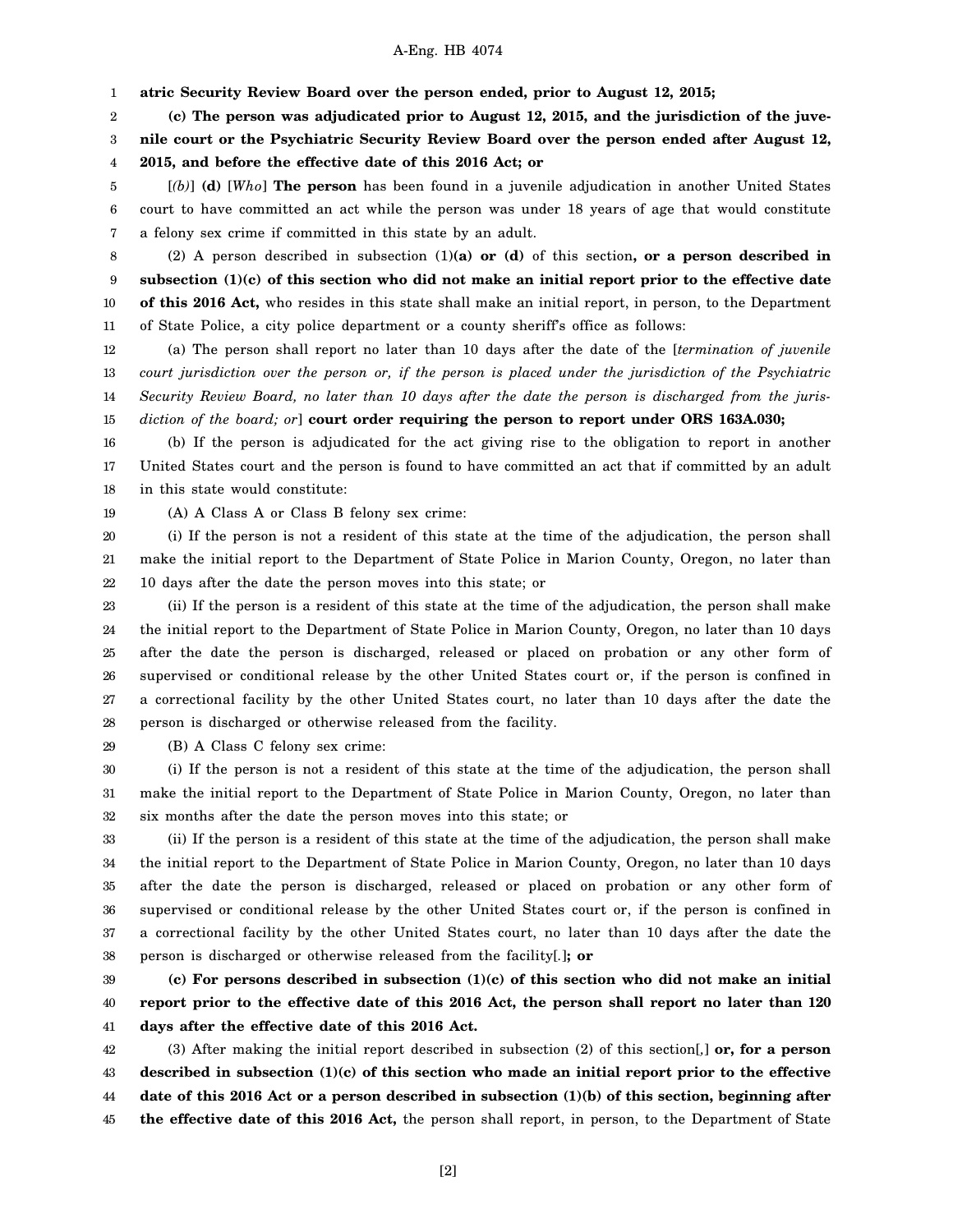1 2 3 4 5 6 7 8 9 10 11 12 13 14 15 16 17 18 19 20 21 22 23 24 25 26 27 28 29 30 31 32 33 34 35 36 37 38 39 40 41 42 43 44 45 Police, a city police department or a county sheriff's office, in the county of the person's last reported residence: (a) Within 10 days of a change of residence; (b) Once each year within 10 days of the person's birth date, regardless of whether the person changed residence; (c) Within 10 days of the first day the person works at, carries on a vocation at or attends an institution of higher education; and (d) Within 10 days of a change in work, vocation or attendance status at an institution of higher education. (4) When a person described in subsection (1) of this section attends school or works in this state, resides in another state and is not otherwise required to report as a sex offender under this section or ORS 163A.010, 163A.015 or 163A.020, the person shall report, in person, to the Department of State Police, a city police department or a county sheriff's office, in the county in which the person attends school or works, no later than 10 days after: (a) The first day of school attendance or the 14th day of employment in this state; and (b) A change in school enrollment or employment. (5) The agency to which a person reports under this section shall complete a sex offender registration form concerning the person when the person reports under this section. (6) As part of the registration and reporting requirements of this section: (a) The person required to report shall: (A) Provide the information necessary to complete the sex offender registration form and sign the form as required; and (B) Submit to the requirements described in paragraph (b) of this subsection. (b) The Department of State Police, Oregon Youth Authority, county juvenile department, city police department or county sheriff's office: (A) Shall photograph the person when the person initially reports under this section and each time the person reports annually under this section; (B) May photograph the person or any identifying scars, marks or tattoos located on the person when the person reports under any of the circumstances described in this section; and (C) Shall fingerprint the person if the person's fingerprints are not included in the record file of the Department of State Police. (7) The obligation to report under this section is terminated if the adjudication that gave rise to the obligation is reversed or vacated. (8) Notwithstanding subsections (2) and (3) of this section: (a) The Oregon Youth Authority may [*register*] **authorize** a youth offender committed to its custody and supervision by order of the juvenile court**,** or a person placed in its physical custody under ORS 137.124 or any other provision of law**, to report to the authority regardless of the youth offender's or the person's last reported residence**. (b) A county juvenile department may [*register*] **authorize** a youth offender or young person, as those terms are defined in ORS 419A.004**, to report to the department, regardless of the county of the youth offender's or the young person's last reported residence**. **(c) In the event that a person reports to the authority or the department under this subsection, the authority or the department shall register the person. SECTION 2.** ORS 163A.030 is amended to read: 163A.030. (1)(a) **Except as provided in subsection (6) of this section,** the juvenile court shall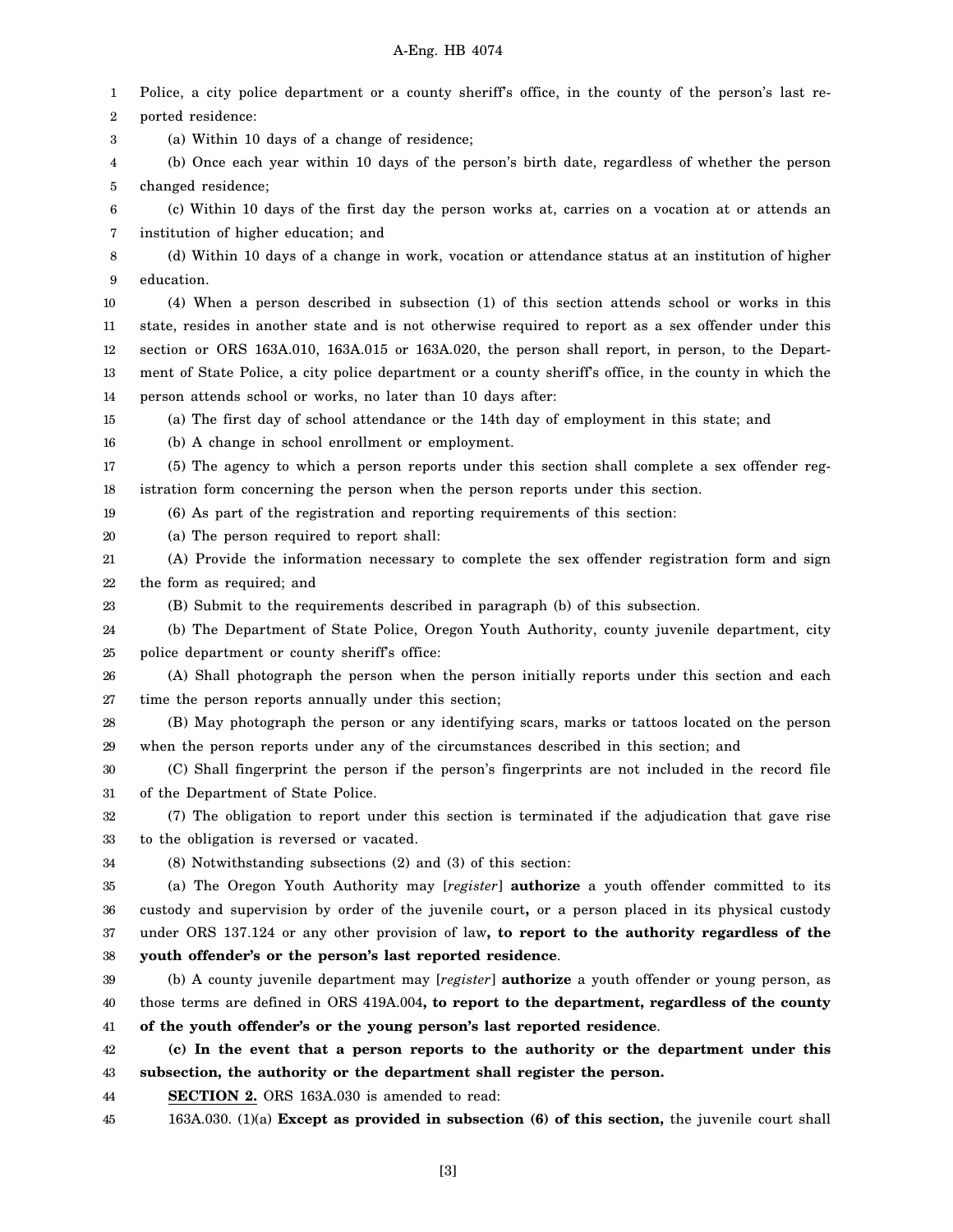1 2 3 4 5 6 7 8 9 10 11 12 13 14 15 16 17 18 19 20 21 22 23 24 25 26 27 28 29 30 31 32 33 34 35 36 37 38 39 40 41 hold a hearing on the issue of reporting as a sex offender by a person who has been found to be within the jurisdiction of the juvenile court under ORS 419C.005, or found by the juvenile court to be responsible except for insanity under ORS 419C.411, for having committed an act that if committed by an adult would constitute a felony sex crime **if: (A) The person was adjudicated on or after August 12, 2015; or (B) The person was adjudicated before August 12, 2015, and was still under the jurisdiction of the juvenile court or the Psychiatric Security Review Board on the effective date of this 2016 Act**. (b) **Unless the court continues the hearing described in this section for good cause,** the hearing [*described in paragraph (a) of this subsection*] must be held [*during the six-month period before*]: (A) **During the six-month period before** the termination of juvenile court jurisdiction over the person; or (B) [*The person is discharged from the jurisdiction of*] **During the six-month period after the court receives the notice described in subsection (2) of this section from** the Psychiatric Security Review Board, if the person was placed under the jurisdiction of the board. (c) The court shall notify the person of the person's right to a hearing under this section upon finding the person within the jurisdiction of the juvenile court under ORS 419C.005. [*(d)*] **(2)(a)** The county or state agency responsible for supervising the person shall notify the person **and the juvenile court** when the agency determines that termination of jurisdiction [*will*] **is likely to** occur within six months. [*(e) A petition requesting a hearing may be filed under this section by the person within six months of the termination date if the date has been set by the court, or within six months of the projected termination date provided to the person by the supervising agency.*] **(b) If the Psychiatric Security Review Board discharges a person prior to the end of the board's jurisdiction over the person, the board shall notify the juvenile court within three business days after the discharge date. (3) Upon receipt of the notice described in subsection (2) of this section, the court shall: (a) Appoint an attorney for the person as described in subsection (4) of this section; (b) Set an initial hearing date; and (c) Notify the parties and the juvenile department or the Psychiatric Security Review Board, if the department or board is supervising or has jurisdiction over the person, of the hearing at least 60 days before the hearing date. (4)(a) A person who is the subject of a hearing under this section has the right to be represented by a suitable attorney possessing skills and experience commensurate with the nature and complexity of the case, to consult with the attorney prior to the hearing and, if financially eligible, to have a suitable attorney appointed at state expense. (b) In order to comply with the right to counsel under paragraph (a) of this subsection, the court may: (A) Continue the appointment of the attorney appointed under ORS 419C.200 at the time of disposition;**

42 43 **(B) Set a date prior to the hearing under this section in order to reappoint the attorney appointed under ORS 419C.200; or**

44 45 **(C) Appoint or reappoint an attorney at any time in response to a request by the person who is the subject of a hearing under this section.**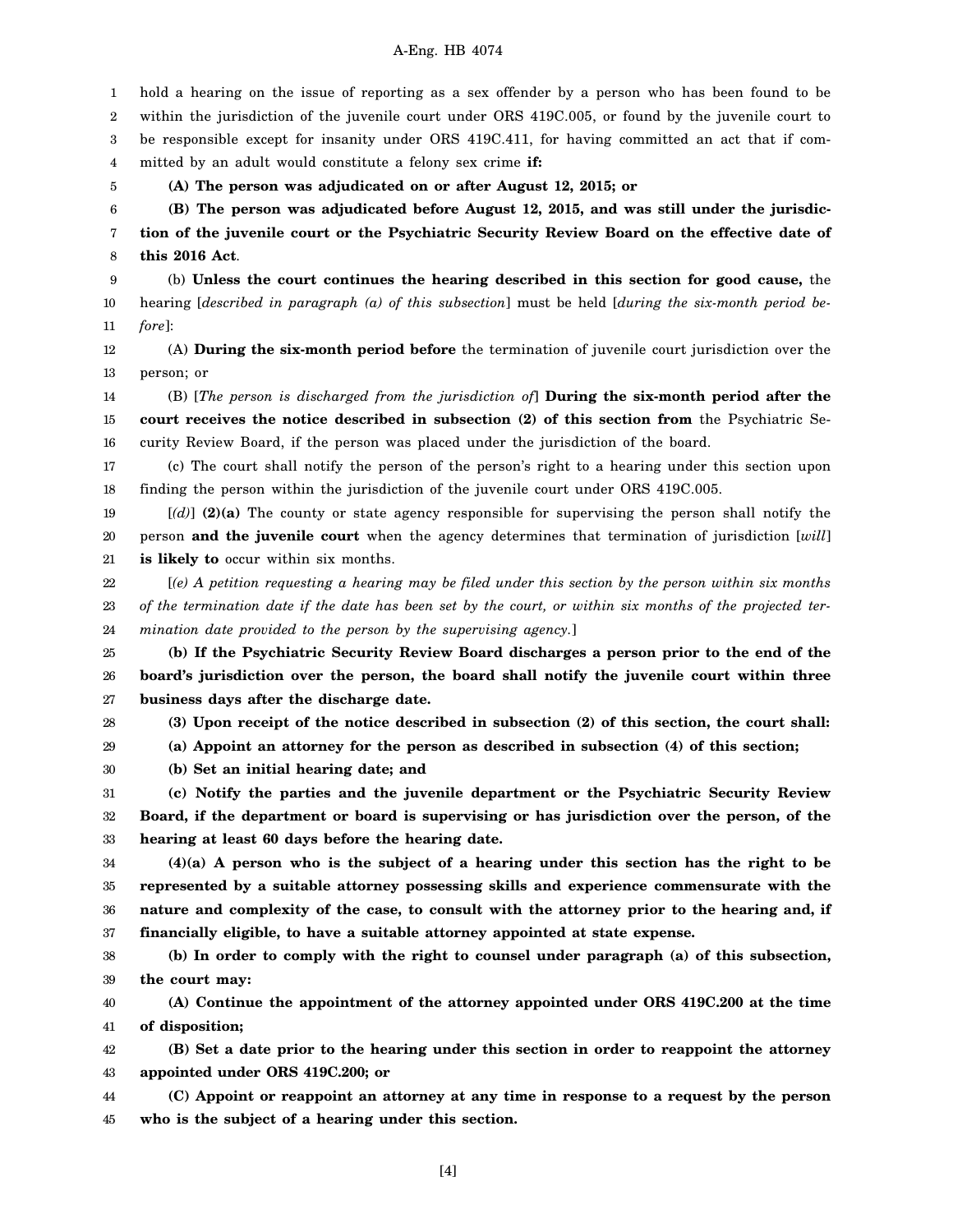1 2 3 4 5 6 7 8 9 10 11 12 13 14 15 16 17 18 19 20 21 22 23 24 25 26 27 28 29 30 31 32 33 34 35 36 37 38 39 40 41 42 43 44 [*(2)*] **(5)(a)** The district attorney shall notify the victim prior to the hearing of the right to appear and the right to be heard under ORS 419C.273. **(b) If the person is under the jurisdiction of the Psychiatric Security Review Board, the board shall notify the following of the hearing: (A) The mental health agency providing services to the person, if any; (B) The person's board defense attorney; and (C) The assistant attorney general representing the state at board hearings. (6)(a) A person may waive the right to the hearing described in this section after consultation with the person's attorney. If the court finds that the person has knowingly waived the right to a hearing, the court shall enter an order requiring the person to report as a sex offender under ORS 163A.025. (b) If a person fails to appear at a hearing described in this section, the court may enter an order requiring the person to report as a sex offender under ORS 163A.025.** [*(3)*] **(7)** At the hearing described in subsection (1) of this section: (a) The district attorney, the victim, the person and the juvenile [*court counselor*] **department** or a representative of the Oregon Youth Authority shall have an opportunity to be heard. (b) The person who is the subject of the hearing has the burden of proving by clear and convincing evidence that the person is rehabilitated and does not pose a threat to the safety of the public. If the court finds that the person has not met the burden of proof, the court shall enter an order requiring the person to report as a sex offender under ORS 163A.025. [*(4)*] **(8)** In determining whether the person has met the burden of proof, the juvenile court may consider but need not be limited to considering: (a) The extent and impact of any physical or emotional injury to the victim; (b) The nature of the act that subjected the person to the duty of reporting as a sex offender; (c) Whether the person used or threatened to use force in committing the act; (d) Whether the act was premeditated; (e) Whether the person took advantage of a position of authority or trust in committing the act; (f) The age of any victim at the time of the act, the age difference between any victim and the person and the number of victims; (g) The vulnerability of the victim; (h) Other acts committed by the person that would be crimes if committed by an adult and criminal activities engaged in by the person before and after the adjudication; (i) Statements, documents and recommendations by or on behalf of the victim or the parents of the victim; (j) The person's willingness to accept personal responsibility for the act and personal accountability for the consequences of the act; (k) The person's ability and efforts to pay the victim's expenses for counseling and other trauma-related expenses or other efforts to mitigate the effects of the act; (L) Whether the person has participated in and satisfactorily completed a sex offender treatment program or any other intervention, and if so the juvenile court may also consider: (A) The availability, duration and extent of the treatment activities; (B) Reports and recommendations from the providers of the treatment; (C) The person's compliance with court, board or supervision requirements regarding treatment; and

45 (D) The quality and thoroughness of the treatment program;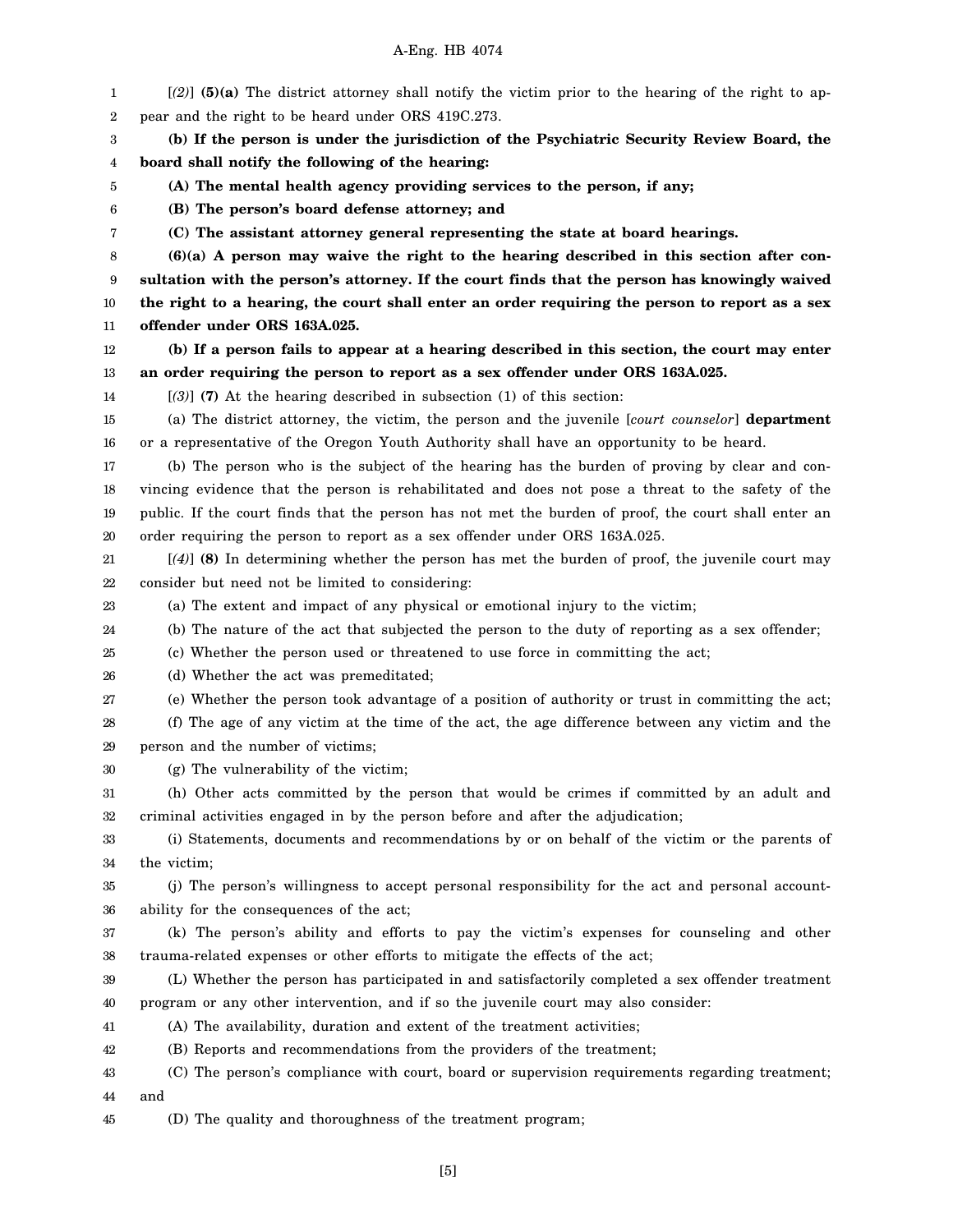1 (m) The person's academic and employment history;

2 (n) The person's use of drugs or alcohol before and after the adjudication;

3 (o) The person's history of public or private indecency;

4 (p) The person's compliance with and success in completing the terms of supervision;

5 (q) The results of psychological examinations of the person;

6 (r) The protection afforded the public by [*the continued existence of the*] records **of sex offender**

#### 7 **registration**; and

8 (s) Any other relevant factors.

9 10 11 12 13 [*(5)*] **(9)** In a hearing under this section, the juvenile court may receive testimony, reports and other evidence, without regard to whether the evidence is admissible under ORS 40.010 to 40.210 and 40.310 to 40.585, if the evidence is relevant evidence related to the determination and findings required under this section. As used in this subsection, "relevant evidence" has the meaning given that term in ORS 40.150.

14 15 16 17 18 [*(6)(a)*] **(10)(a)** In a hearing under this section, [*the juvenile court shall review*] **the Oregon Youth Authority or the juvenile department, if either agency is supervising the person, or the Psychiatric Security Review Board, if the board has jurisdiction over the person, shall file with the juvenile court the following records and materials in the possession of the agency or board at least 45 days prior to the hearing unless good cause is shown**:

19 20 21 22 23 (A) Evaluations and treatment records concerning the person conducted by a clinician or program operating under the standards of practice for the evaluation and treatment of juvenile sex offenders adopted by the Sex Offender Treatment Board under ORS 675.400, and recommendations contained therein regarding the need for the person to register in order to protect the public from future sex crimes; [*and*]

24 25 (B) All examination preparation material and examination records from polygraph examinations conducted by or for the treatment provider, juvenile department or Oregon Youth Authority[*.*]**; and**

26

**(C) The Psychiatric Security Review Board exhibit file.**

27 28 29 30 31 (b) Any records and materials [*to be reviewed by*] **filed with** the court under this subsection shall be [*released and disclosed to the court, district attorney, person's attorney and to the Oregon Youth Authority or juvenile department that is responsible for the supervision of the person,*] **made available to the parties, in accordance with ORS 419A.255,** no less than [*15*] **30** days prior to any hearing held under this section **unless good cause is shown**.

32 33 34 35 36 [*(7)*] **(11)** When the juvenile court enters an order described in subsection [*(3)(b)*] **(7)(b)** of this section, the court shall ensure that the person completes a form that documents the person's obligation to report under ORS 163A.025. No later than three business days after the person completes the form required by this subsection, the court shall ensure that the form is sent to the Department of State Police.

37 38 39 40 [*(8)(a) A person who is the subject of a hearing under this section has the right to be represented by suitable legal counsel possessing skills and experience commensurate with the nature and complexity of the case, to consult with counsel prior to the hearing and, if financially eligible, to have suitable counsel appointed at state expense.*]

41 42 [*(b) In order to comply with the right to counsel under paragraph (a) of this subsection, the court may:*]

43 44 [*(A) Continue the appointment of the attorney appointed under ORS 419C.200 at the time of disposition;*]

45 [*(B) Set a date prior to the hearing under this section in order to reappoint the attorney appointed*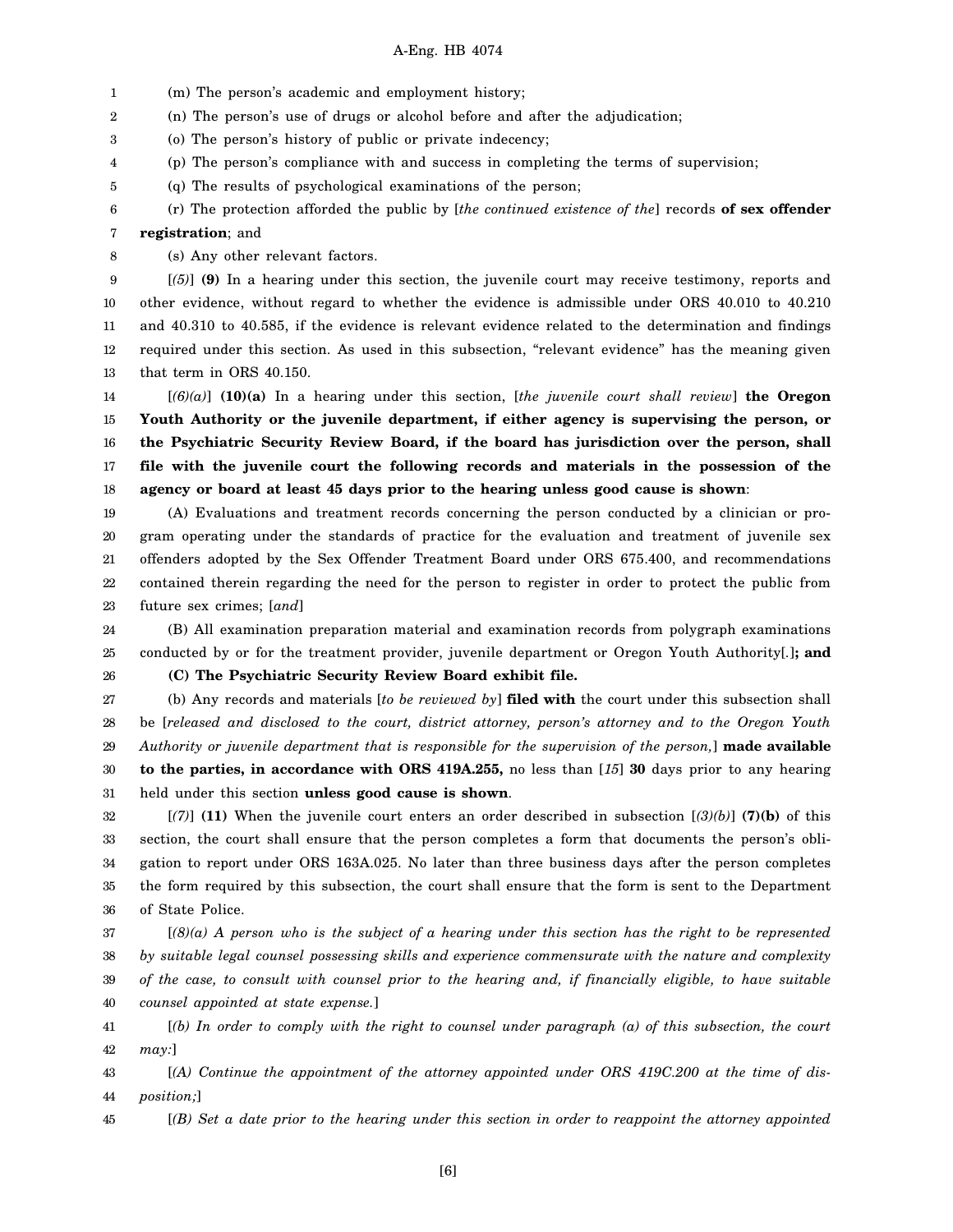1 *under ORS 419C.200; or*]

2 3 [*(C) Appoint or reappoint an attorney at any time in response to a request by the person who is the subject of a hearing under this section.*]

4 5 [*(9)*] **(12)** Notwithstanding ORS 419C.005 (4)**(c), (d) and** (e), the juvenile court retains jurisdiction over a person for purposes of this section.

6 7 8 **(13) As used in this section, "parties" means the person, the state as represented by the district attorney or the juvenile department, and the Oregon Youth Authority or other child care agency, if the person is temporarily committed to the authority or agency.**

9 10 11 12 13 14 15 **SECTION 3. (1) A person found to be within the jurisdiction of the juvenile court under ORS 419C.005, or found by the juvenile court to be responsible except for insanity under ORS 419C.411, for having committed an act that, if committed by an adult, would constitute a felony sex crime, who was adjudicated before August 12, 2015, and was still under the jurisdiction of the juvenile court on August 12, 2015, and who ceased to be under the jurisdiction of the juvenile court before the effective date of this 2016 Act, is entitled to a hearing on the issue of reporting as a sex offender as described in this section.**

16 17 18 19 **(2)(a) A county or state agency that was responsible for supervising or that had jurisdiction over a person described in subsection (1) of this section while the person was under juvenile court or Psychiatric Security Review Board jurisdiction shall, within 90 days of the effective date of this 2016 Act:**

20 21 22 23 24 25 **(A) Send written notice of the right to a hearing to the last-known address of the person and to the person's most recent attorney of record, if available. The notice shall inform the person that, in order to have a hearing, the person must file a written request for the hearing with the juvenile court. The notice must also inform the person that the person shall report as required under ORS 163A.025 beginning 120 days after the effective date of this 2016 Act.**

26

**(B) Send written notice to the juvenile court identifying the person.**

27 28 29 **(b) Upon receiving the notice described in paragraph (a) of this subsection, the court shall appoint an attorney for the person for the limited purpose of assisting the person to decide whether to file, and to file, a request for a hearing under this section.**

30 31 **(3) Upon receiving a written request from a person for a hearing under this section, and after confirming the person's eligibility for the hearing, the court shall:**

32 33 **(a) Appoint an attorney for the person in accordance with ORS 163A.030 (4);**

**(b) Set an initial hearing date within six months after receiving the request; and**

34 35 36 **(c) Notify the parties and the juvenile department or the Psychiatric Security Review Board, if the department or board supervised or had jurisdiction over the person, of the hearing date.**

37 38 **(4)(a) The district attorney shall notify the victim prior to a hearing under this section of the right to appear and the right to be heard under ORS 419C.273.**

39 40 **(b) If the person was under the jurisdiction of the Psychiatric Security Review Board, the board shall notify the following of the hearing:**

41 **(A) The mental health agency providing services to the person, if any;**

42 **(B) The person's board defense attorney; and**

43 **(C) The assistant attorney general representing the state at board hearings.**

44 45 **(5) A person may waive the right to the hearing described in this section after consultation with the person's attorney. If the court finds that the person has knowingly waived**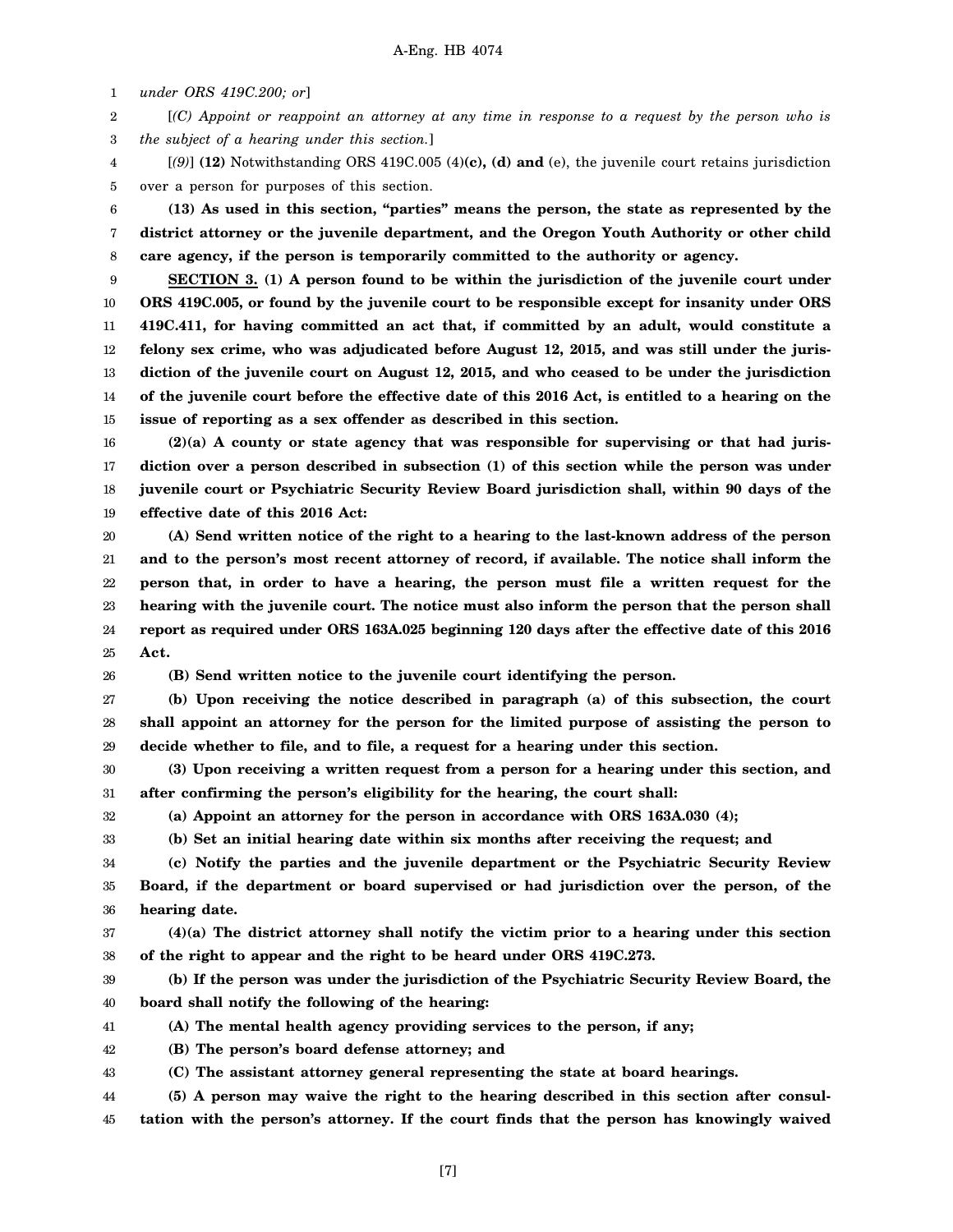1 2 3 4 5 6 7 8 9 10 11 12 13 14 15 16 17 18 19 20 21 22 23 24 25 26 27 28 29 30 31 32 33 34 35 36 37 38 39 40 41 42 43 44 45 **the right to a hearing, the court shall enter an order requiring the person to report as a sex offender as required under ORS 163A.025 and shall send a certified copy of the order to the Department of State Police. (6) At the hearing described in subsection (1) of this section: (a) The district attorney, the victim, the person and the juvenile department or a representative of the Oregon Youth Authority shall have an opportunity to be heard. (b) The person who is the subject of the hearing has the burden of proving by clear and convincing evidence that the person is rehabilitated and does not pose a threat to the safety of the public. If the court finds that the person has not met the burden of proof, the court shall enter an order requiring the person to report as a sex offender as required under ORS 163A.025. (7) In determining whether the person has met the burden of proof, the juvenile court may consider but need not be limited to considering: (a) The extent and impact of any physical or emotional injury to the victim; (b) The nature of the act that subjected the person to the duty of reporting as a sex offender; (c) Whether the person used or threatened to use force in committing the act; (d) Whether the act was premeditated; (e) Whether the person took advantage of a position of authority or trust in committing the act; (f) The age of any victim at the time of the act, the age difference between any victim and the person, and the number of victims; (g) The vulnerability of the victim; (h) Other acts committed by the person that would be crimes if committed by an adult and criminal activities engaged in by the person before and after the adjudication; (i) Statements, documents and recommendations by or on behalf of the victim or the parents of the victim; (j) The person's willingness to accept personal responsibility for the act and personal accountability for the consequences of the act; (k) The person's ability and efforts to pay the victim's expenses for counseling and other trauma-related expenses or other efforts to mitigate the effects of the act; (L) Whether the person has participated in and satisfactorily completed a sex offender treatment program or any other intervention and, if so, the juvenile court may also consider: (A) The availability, duration and extent of the treatment activities; (B) Reports and recommendations from the providers of the treatment; (C) The person's compliance with court, board or supervision requirements regarding treatment; and (D) The quality and thoroughness of the treatment program; (m) The person's academic and employment history; (n) The person's use of drugs or alcohol before and after the adjudication; (o) The person's history of public or private indecency; (p) The person's compliance with and success in completing the terms of supervision; (q) The results of psychological examinations of the person; (r) The protection afforded the public by records of sex offender registration; and (s) Any other relevant factors.**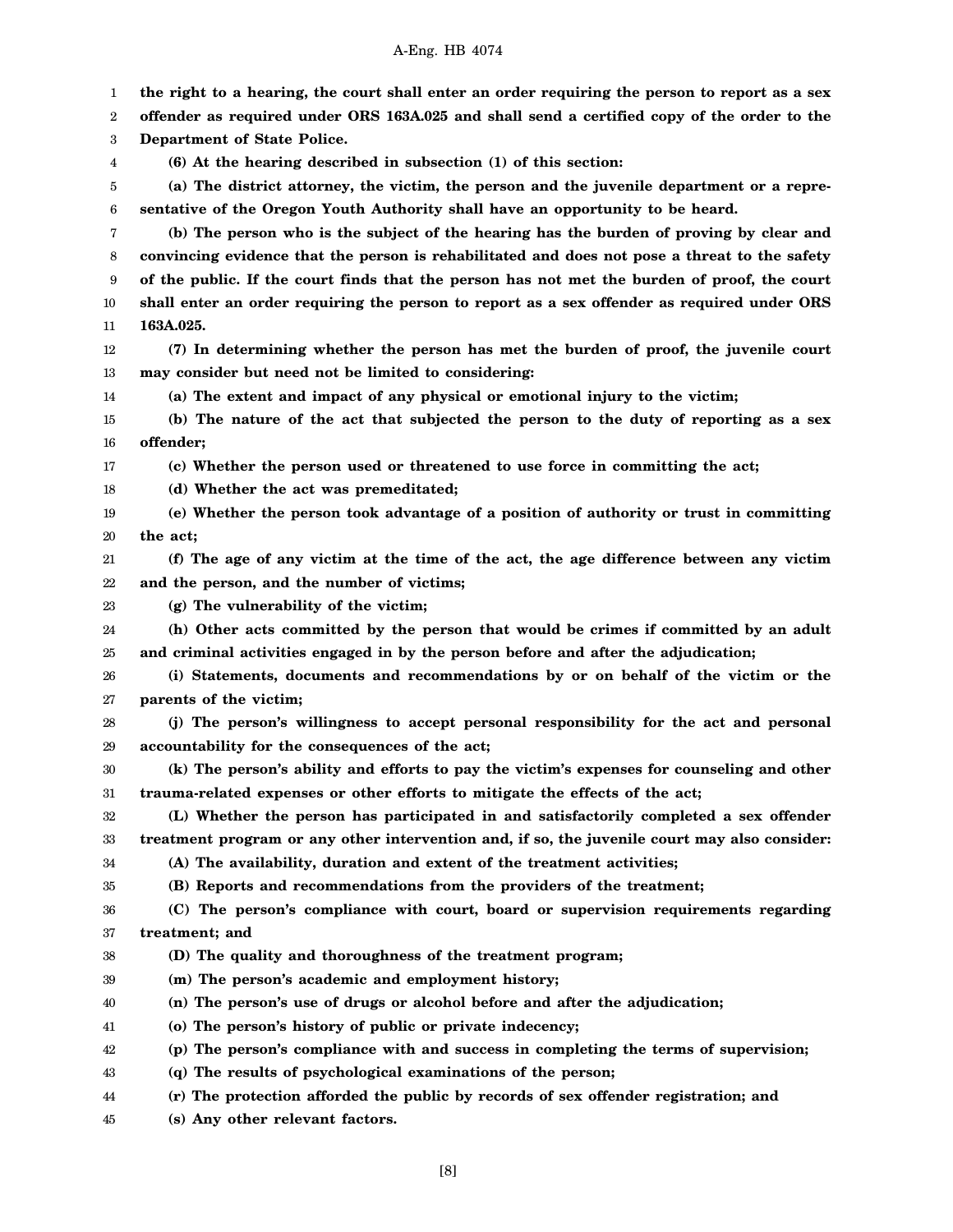1 2 3 4 **(8) In a hearing under this section, the juvenile court may receive testimony, reports and other evidence, without regard to whether the evidence is admissible under ORS 40.010 to 40.210 and 40.310 to 40.585, if the evidence is relevant evidence, as defined in ORS 40.150, related to the determination and findings required under this section.**

5 6 7 8 9 **(9)(a) In a hearing under this section, the Oregon Youth Authority or the juvenile department, if either agency supervised the person, or the Psychiatric Security Review Board, if the board had jurisdiction over the person, shall file with the juvenile court the following records and materials in the possession of the agency or board at least 45 days prior to the hearing unless good cause is shown:**

10 11 12 13 14 **(A) Evaluations and treatment records concerning the person conducted or maintained by a clinician or program operating under the standards of practice for the evaluation and treatment of juvenile sex offenders adopted by the Sex Offender Treatment Board under ORS 675.400, and recommendations contained in the evaluations and treatment records regarding the need for the person to register in order to protect the public from future sex crimes;**

15 16 17 **(B) All examination preparation material and examination records from polygraph examinations conducted by or for the treatment provider, juvenile department or Oregon Youth Authority; and**

**(C) The Psychiatric Security Review Board exhibit file.**

18

38

19 20 21 **(b) Any records and materials filed with the court under this subsection shall be made available to the parties in accordance with ORS 419A.255 no less than 30 days prior to any hearing held under this section unless good cause is shown.**

22 23 24 25 26 **(10) When the juvenile court enters an order described in subsection (5) or (6)(b) of this section, the court shall ensure that the person completes a form that documents the person's obligation to report under ORS 163A.025. No later than three business days after the person completes the form required by this subsection, the court shall ensure that the form is sent to the Department of State Police.**

27 28 **(11) Notwithstanding ORS 419C.005 (4)(c), (d) and (e), the juvenile court retains jurisdiction over a person for purposes of this section.**

29 30 31 32 **(12) If the court finds that the person has met the burden of proof as described in subsection (6)(b) of this section, the court shall enter an order that the person is not required to report as a sex offender and shall send a certified copy of the order to the Department of State Police.**

33 34 **(13) If the court has not received a written request for a hearing prior to July 1, 2018, the person may not request a hearing under this section.**

35 36 37 **(14) As used in this section, "parties" means the person, the state as represented by the district attorney or the juvenile department, and the Oregon Youth Authority or other child care agency, if the person was committed to the authority or agency.**

**SECTION 4.** ORS 163A.010 is amended to read:

39 40 41 163A.010. (1) The agency to which a person reports under subsection (3) of this section shall complete a sex offender registration form concerning the person when the person reports under subsection (3) of this section.

42 (2) Subsection (3) of this section applies to a person who:

43 44 45 (a) Is discharged, paroled or released on any form of supervised or conditional release from a jail, prison or other correctional facility or detention facility in this state at which the person was confined as a result of:

[9]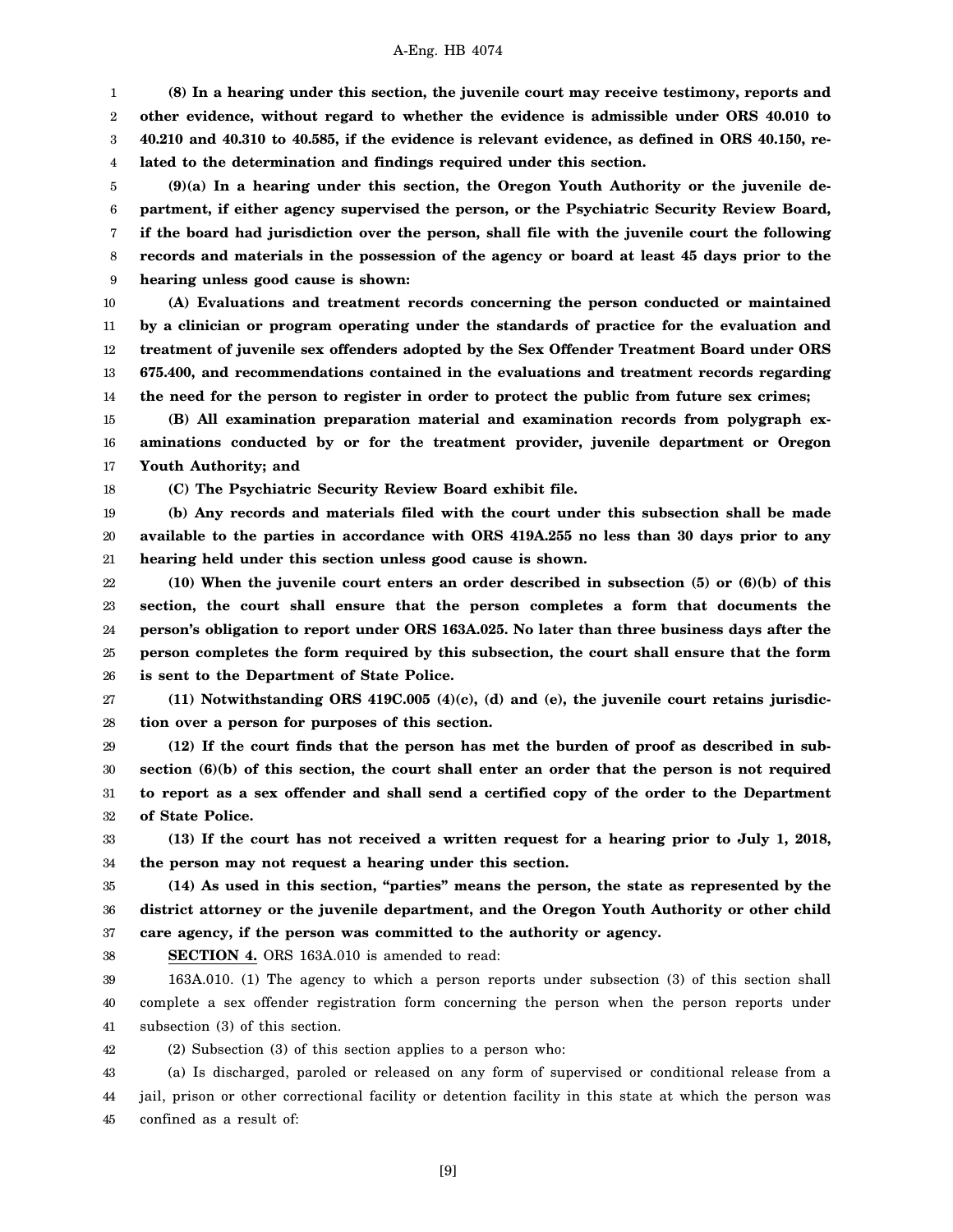1 2 3 (A) Conviction of a sex crime or a crime for which the person would have to register as a sex offender under federal law; or (B) Having been found guilty except for insanity of a sex crime;

4 5 (b) Is paroled to this state under ORS 144.610 after being convicted in another United States court of a crime:

(A) That would constitute a sex crime if committed in this state; or

7 (B) For which the person would have to register as a sex offender in that court's jurisdiction,

8 9 or as required under federal law, regardless of whether the crime would constitute a sex crime in this state; or

10 11 (c) Is discharged by the court under ORS 161.329 after having been found guilty except for insanity of a sex crime.

12 13 14 (3)(a) A person described in subsection (2) of this section shall report, in person, to the Department of State Police, a city police department or a county sheriff's office, in the county to which the person was discharged, paroled or released or in which the person was otherwise placed:

15 16 (A) Within 10 days following discharge, release on parole, post-prison supervision or other supervised or conditional release;

17

6

(B) Within 10 days of a change of residence;

18 19 (C) Once each year within 10 days of the person's birth date, regardless of whether the person changed residence;

20 21 (D) Within 10 days of the first day the person works at, carries on a vocation at or attends an institution of higher education; and

22 23 (E) Within 10 days of a change in work, vocation or attendance status at an institution of higher education.

24 25 26 27 28 (b) If a person required to report under this subsection has complied with the initial reporting requirement under paragraph  $(a)(A)$  of this subsection, the person shall subsequently report, in person, in the circumstances specified in paragraph (a) of this subsection, as applicable, to the Department of State Police, a city police department or a county sheriff's office, in the county of the person's last reported residence.

29 30 31 32 33 (c) Notwithstanding paragraphs (a) and (b) of this subsection, during the period of supervision or custody authorized by law, the Oregon Youth Authority may [*register*] **authorize** a youth offender committed to its supervision and custody by order of the juvenile court or a person placed in its physical custody under ORS 137.124 or any other provision of law **to report to the authority regardless of the youth offender's or the person's last reported residence**.

34 35 **(d) In the event that a person reports to the authority under this subsection, the authority shall register the person.**

36

[*(d)*] **(e)** The obligation to report under this subsection terminates if the conviction or adjudi-

37 cation that gave rise to the obligation is reversed or vacated or if the registrant is pardoned.

38 (4) As part of the registration and reporting requirements of this section:

39 (a) The person required to report shall:

40 41 (A) Provide the information necessary to complete the sex offender registration form and sign the form as required; and

42 (B) Submit to the requirements described in paragraph (b) of this subsection.

43 44 (b) The Department of State Police, Oregon Youth Authority, city police department or county sheriff's office:

45 (A) Shall photograph the person when the person initially reports under this section and each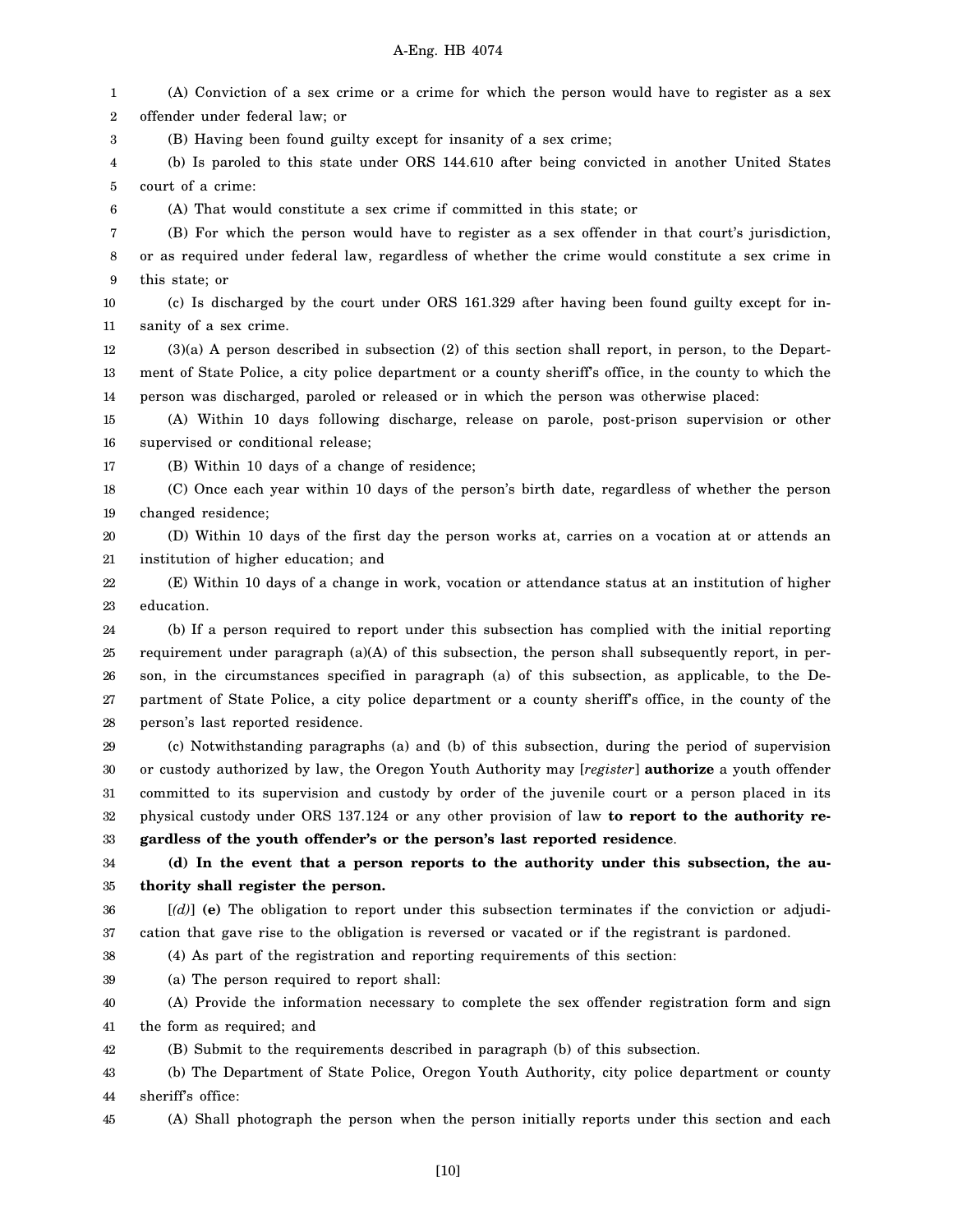1 time the person reports annually under this section;

2 3 (B) May photograph the person or any identifying scars, marks or tattoos located on the person when the person reports under any of the circumstances described in this section; and

4 5 (C) Shall fingerprint the person if the person's fingerprints are not included in the record file of the Department of State Police.

6

30

**SECTION 5.** ORS 163A.130 is amended to read:

7 8 9 10 11 163A.130. (1) A person required to report as a sex offender under ORS 163A.025 (1)(a)**, (b) or (c)**, or required to report as a sex offender under the laws of another state as a result of an adjudication in an Oregon juvenile court, may file a petition for an order relieving the person of the obligation to report. The person must pay the filing fee established under ORS 21.135. If the person resides:

12 13 (a) In this state and is required to report under ORS 163A.025 (2) or (3), the petition must be filed in the juvenile court in which the person was adjudicated for the act that requires reporting.

14 15 (b) In another state and is required to report under ORS 163A.025 (4), the petition must be filed in the juvenile court in the county in which the person attends school or works.

16 17 18 (c) In another state and is required to report under the laws of the other state, the petition must be filed in the juvenile court in which the person was adjudicated for the act that requires reporting. (2) If the act giving rise to the obligation to report would constitute:

19 20 21 22 (a) A Class A or Class B felony sex crime if committed by an adult, the petition may be filed no sooner than two years after the termination of juvenile court jurisdiction over the person or, if the person is placed under the jurisdiction of the Psychiatric Security Review Board, no sooner than two years after the person is discharged from the jurisdiction of the board.

23 24 25 26 (b) A Class C felony sex crime if committed by an adult, the petition may be filed no sooner than 30 days before the termination of juvenile court jurisdiction over the person or, if the person is placed under the jurisdiction of the Psychiatric Security Review Board, no sooner than 30 days before the person is discharged from the jurisdiction of the board.

27 28 29 (3)(a) The juvenile court in which a petition under this section is filed may transfer the matter to the juvenile court of the county that last supervised the person if the court determines that the convenience of the parties, the victim and witnesses require the transfer.

(b) The juvenile court has exclusive original jurisdiction in any proceeding under this section.

31 32 (c) The person, the district attorney and the juvenile department are parties to a hearing on a petition filed under this section.

33 34 35 36 (4) The person filing the petition has the burden of proving by clear and convincing evidence that the person is rehabilitated and does not pose a threat to the safety of the public. In determining whether the person has met the burden of proof, the juvenile court may consider but need not be limited to considering:

37 (a) The extent and impact of any physical or emotional injury to the victim;

38 39 (b) The nature of the act that subjected the person to the obligation of reporting as a sex offender;

40 (c) Whether the person used or threatened to use force in committing the act;

41 (d) Whether the act was premeditated;

42 (e) Whether the person took advantage of a position of authority or trust in committing the act;

43 44 (f) The age of any victim at the time of the act, the age difference between any victim and the person and the number of victims;

45 (g) The vulnerability of the victim;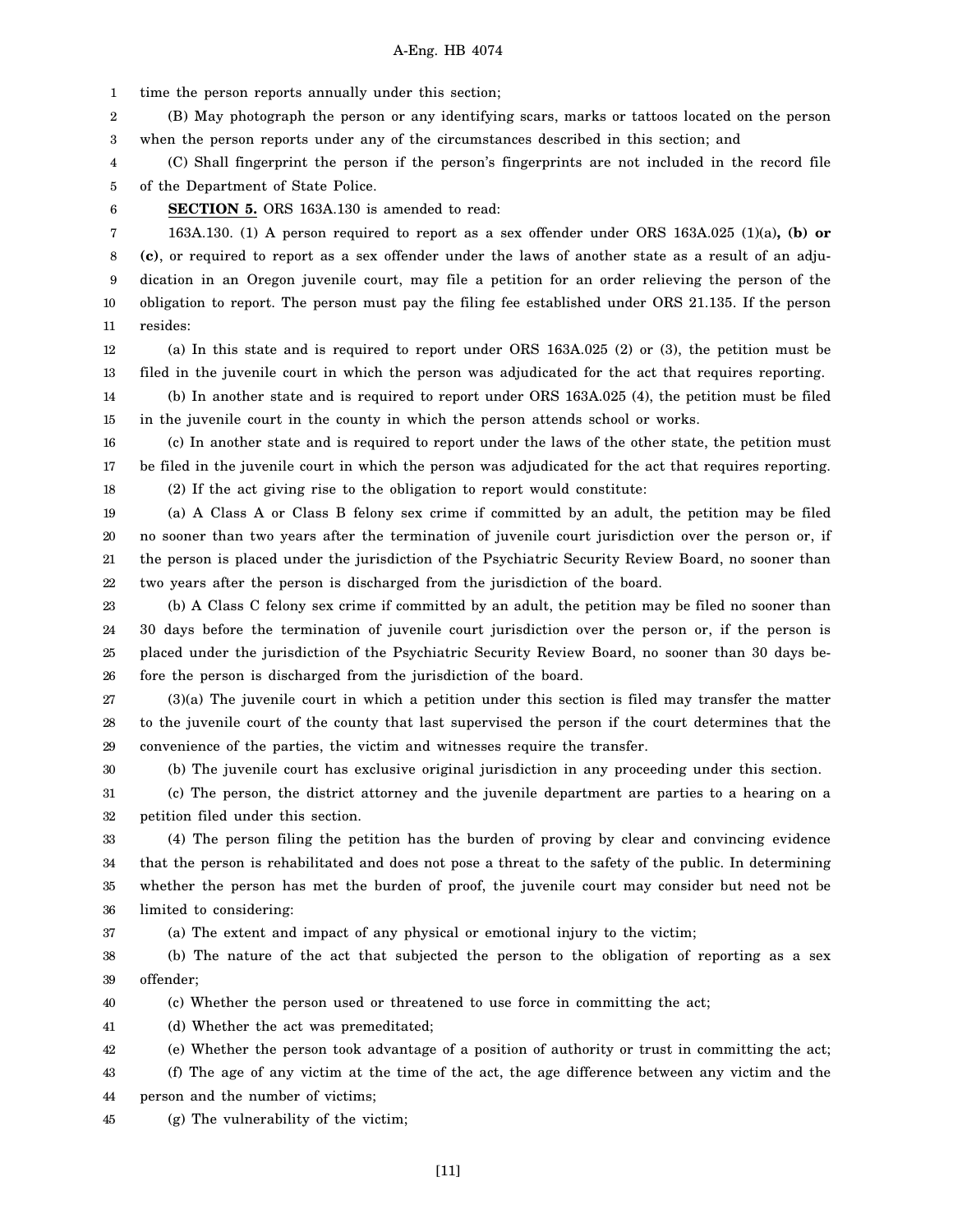| 1      | (h) Other acts committed by the person that would be crimes if committed by an adult and                 |
|--------|----------------------------------------------------------------------------------------------------------|
| 2      | criminal activities engaged in by the person before and after the adjudication;                          |
| 3      | (i) Statements, documents and recommendations by or on behalf of the victim or the parents of            |
| 4      | the victim;                                                                                              |
| 5      | (j) The person's willingness to accept personal responsibility for the act and personal account-         |
| 6      | ability for the consequences of the act;                                                                 |
| 7      | (k) The person's ability and efforts to pay the victim's expenses for counseling and other               |
| 8      | trauma-related expenses or other efforts to mitigate the effects of the act;                             |
| 9      | (L) Whether the person has participated in and satisfactorily completed a sex offender treatment         |
| 10     | program or any other intervention, and if so the juvenile court may also consider:                       |
| 11     | (A) The availability, duration and extent of the treatment activities;                                   |
| 12     | (B) Reports and recommendations from the providers of the treatment;                                     |
| 13     | (C) The person's compliance with court, board or supervision requirements regarding treatment;           |
| 14     | and                                                                                                      |
| 15     | (D) The quality and thoroughness of the treatment program;                                               |
| 16     | (m) The person's academic and employment history;                                                        |
| 17     | (n) The person's use of drugs or alcohol before and after the adjudication;                              |
| 18     | (o) The person's history of public or private indecency;                                                 |
| 19     | (p) The person's compliance with and success in completing the terms of supervision;                     |
| 20     | (q) The results of psychological examinations of the person;                                             |
| 21     | (r) The protection afforded the public by the continued existence of the records; and                    |
| 22     | (s) Any other relevant factors.                                                                          |
| 23     | (5) In a hearing under this section, the juvenile court may receive testimony, reports and other         |
| 24     | evidence without regard to whether the evidence is admissible under ORS 40.010 to 40.210 and             |
| 25     | 40.310 to 40.585 if the evidence is relevant to the determination and findings required under this       |
| 26     | section. As used in this subsection, "relevant evidence" has the meaning given that term in ORS          |
| 27     | 40.150.                                                                                                  |
| 28     | (6) When a petition is filed under this section, the state has the right to have a psychosexual          |
| 29     | evaluation of the person conducted. The state shall file notice with the juvenile court of its intention |
| $30\,$ | to have the person evaluated. If the person objects to the evaluator chosen by the state, the juvenile   |
| 31     | court for good cause shown may direct the state to select a different evaluator.                         |
| 32     | (7) As soon as practicable after a petition has been filed under this section, the district attorney     |
| 33     | or juvenile department shall make a reasonable effort to notify the victim of the crime that the         |
| 34     | person has filed a petition seeking relief under this section and, if the victim has requested, to in-   |
| 35     | form the victim of the date, time and place of a hearing on the petition in advance of the hearing.      |
| 36     | $(8)(a)$ When a petition filed under this section is filed:                                              |
| 37     | (A) While the person is under the jurisdiction of the juvenile court or the Psychiatric Security         |
| 38     | Review Board or less than three years after the date the jurisdiction is terminated, the court shall     |
| 39     | hold a hearing no sooner than 60 days and no later than 120 days after the date of filing.               |
| 40     | (B) Three years or more after the date the juvenile court or board jurisdiction is terminated, the       |
| 41     | court shall hold a hearing no sooner than 90 days and no later than 150 days after the date of filing.   |

42 43 (b) Notwithstanding paragraph (a) of this subsection, upon a showing of good cause, the court may extend the period of time in which a hearing on the petition must be held.

44 45 (9)(a) When the person proves by clear and convincing evidence that the person is rehabilitated and does not pose a threat to the safety of the public, the court shall grant the petition.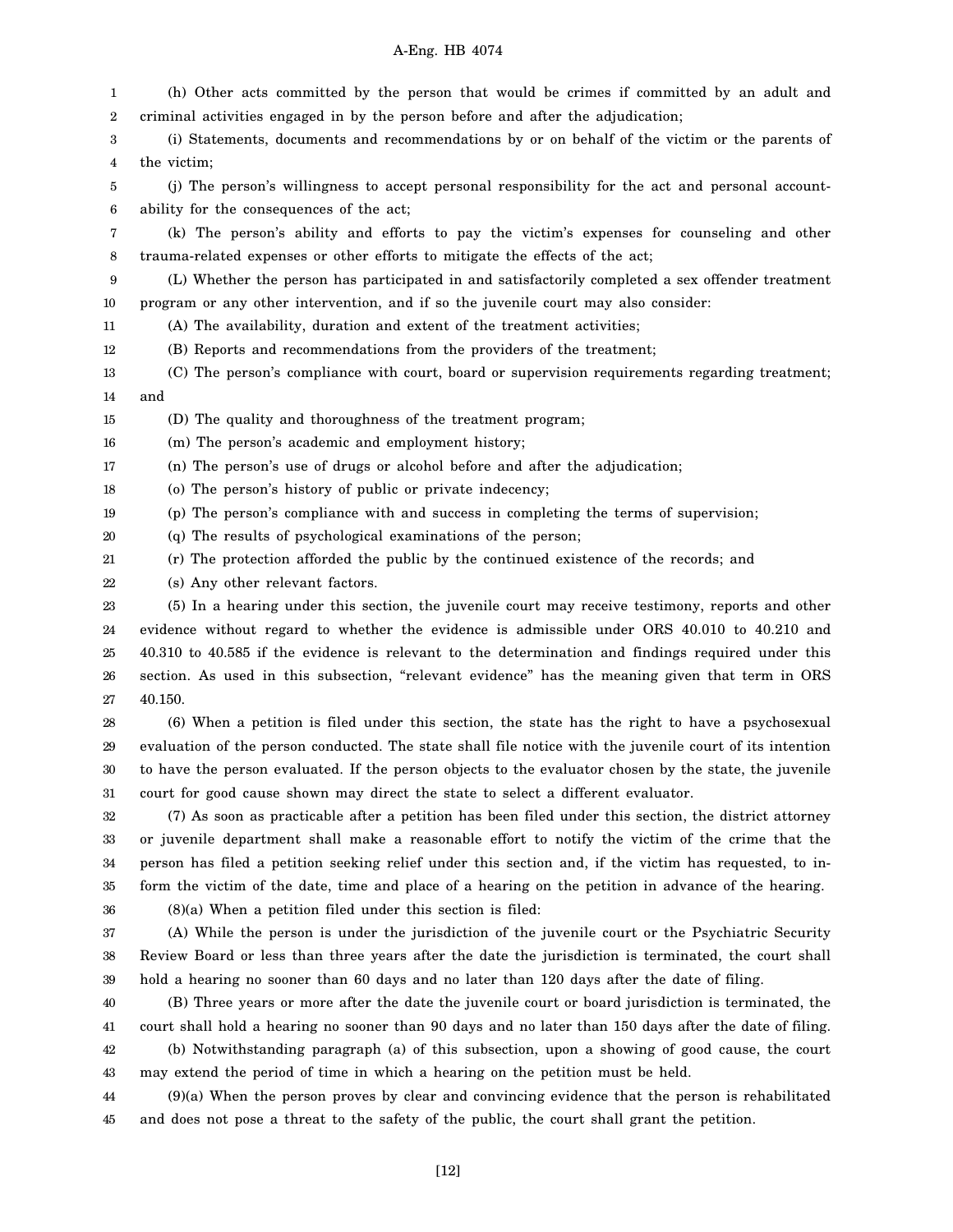1 2 3 (b) Notwithstanding paragraph (a) of this subsection, the court may not grant a petition filed under this section before the date the juvenile court or board jurisdiction over the person is terminated.

4 5 6 (10) When a juvenile court enters an order relieving a person of the requirement to report under ORS 163A.025, the person shall send a certified copy of the juvenile court order to the Department of State Police.

7 8 9 10 11 (11) If a person commits an act that could be charged as a sex crime listed in ORS 137.707 and the person is 15, 16 or 17 years of age at the time the act is committed, the state and the person may stipulate that the person may not petition for relief under this section as part of an agreement that the person be subject to the jurisdiction of the juvenile court rather than being prosecuted as an adult under ORS 137.707.

12 13 14 15 16 17 (12) When a petition is filed under subsection (2)(b) of this section before the termination of juvenile court or board jurisdiction, if the person, or the parent or guardian of the person if the person is less than 18 years of age, requests counsel and is without sufficient financial means to employ suitable counsel to represent the person, for purposes of the petition described in this section, the court shall appoint suitable counsel to represent the person. Appointment of counsel under this subsection is subject to ORS 419C.200, 419C.203, 419C.206 and 419C.209.

18

**SECTION 6.** ORS 163A.135 is amended to read:

19 20 21 22 163A.135. (1) Except as provided in subsection (7) of this section, a person required to report under ORS 163A.025 [*(1)(b)*] **(1)(d)** may file a petition in the juvenile court for an order relieving the person of the duty to report. The person must pay the filing fee established under ORS 21.135. If the person resides:

23 24 (a) In this state and is required to report under ORS 163A.025 (2) or (3), the petition must be filed in the juvenile court of the county in which the person resides.

25 26 (b) In another state and is required to report under ORS 163A.025 (4), the petition must be filed in the juvenile court of the county in which the person attends school or works.

27 (2) If the act giving rise to the obligation to report would constitute:

28 29 30 (a) A Class A or Class B felony sex crime if committed in this state by an adult, the petition may be filed no sooner than two years after the termination of the other United States court's jurisdiction over the person.

31 32 33 (b) A Class C felony sex crime if committed in this state by an adult, the petition may be filed no sooner than 30 days before the termination of the other United States court's jurisdiction over the person.

34 35 36 37 (3) The person filing the petition must submit with the petition all releases and waivers necessary to allow the district attorney for the county in which the petition is filed to obtain the following documents from the jurisdiction in which the person was adjudicated for the act for which reporting is required:

- 38 (a) The juvenile court petition;
- 39 (b) The dispositional report to the court;
- 40 (c) The order of adjudication or jurisdiction;

41 (d) Any other relevant court documents;

42 (e) The police report relating to the act for which reporting is required;

43 (f) The order terminating jurisdiction for the act for which reporting is required; and

44 (g) The evaluation and treatment records or reports of the person that are related to the act for

45 which reporting is required.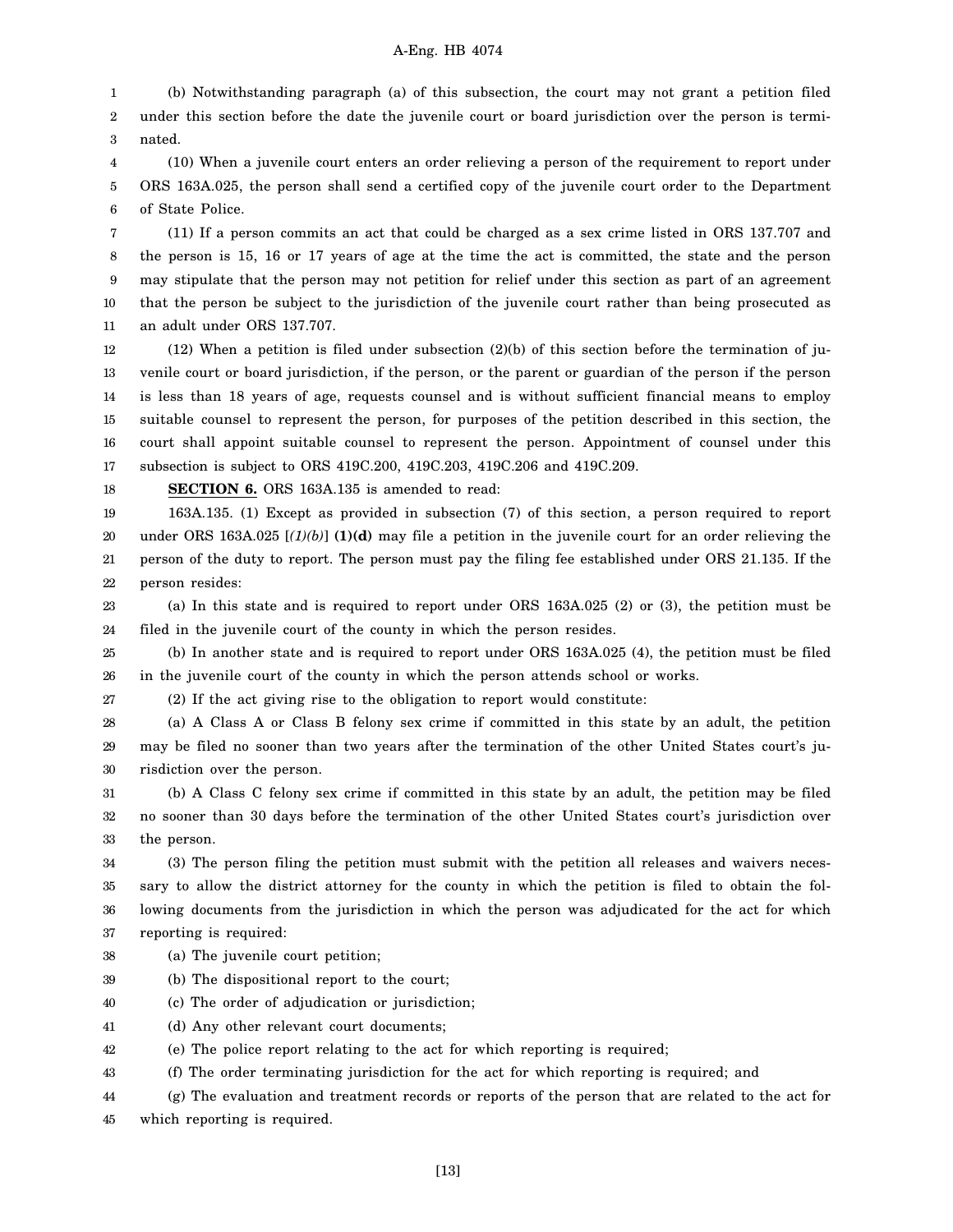1 2 3 (4) A person filing a petition under this section has the burden of proving by clear and convincing evidence that the person is rehabilitated and does not pose a threat to the safety of the public.

4 5 (5) Unless the court finds good cause for a continuance, the court shall hold a hearing on the petition no sooner than 90 days and no later than 150 days after the date the petition is filed.

6 7 8 9 10 (6) If a person who files a petition under this section is required to report as a sex offender for having committed an act that if committed in this state could have subjected the person to prosecution as an adult under ORS 137.707, the court may not grant the petition notwithstanding the fact that the person has met the burden of proof established in subsection (4) of this section unless the court determines that to do so is in the interest of public safety.

11 12 (7) This section does not apply to a person who is required to register as a sex offender for life in the jurisdiction in which the offense occurred.

13 14 15 16 (8) In a hearing under this section, the court may receive testimony, reports and other evidence without regard to whether the evidence is admissible under ORS 40.010 to 40.210 and 40.310 to 40.585 if the evidence is relevant to the determination and findings required under this section. As used in this subsection, "relevant evidence" has the meaning given that term in ORS 40.150.

17 18 19 20 (9) If the court is satisfied by clear and convincing evidence that the person is rehabilitated and that the person does not pose a threat to the safety of the public, the court shall enter an order relieving the person of the duty to report. When the court enters an order under this subsection, the person shall send a certified copy of the court order to the Department of State Police.

21 22 23 **SECTION 7.** ORS 419A.255, as amended by section 11, chapter 417, Oregon Laws 2013, section 8, chapter 439, Oregon Laws 2013, section 3, chapter 71, Oregon Laws 2014, and section 2, chapter 293, Oregon Laws 2015, is amended to read:

24 25 419A.255. (1)(a) The clerk of the court shall maintain a record of each case and a supplemental confidential file for each case, except as otherwise provided in ORS 7.120.

26 27 (b) The record of the case shall be withheld from public inspection but is open to inspection by the following:

28 (A) The judge of the juvenile court and those acting under the judge's direction;

- 29 (B) The child;
- 30 (C) The ward;
- 31 (D) The youth;
- 32 (E) The youth offender;

33 (F) The parent or guardian of the child, ward, youth or youth offender;

34 (G) The guardian ad litem for the parent;

35 36 (H) A person allowed to intervene in a proceeding involving the child, ward, youth or youth offender;

37 38 39 (I) The court appointed special advocate, and a representative of a CASA Volunteer Program as defined in ORS 458.580, when reasonably necessary for the appointment or supervision of court appointed special advocates;

40 41 (J) The attorneys or prospective appellate attorneys for any of the persons listed in subparagraphs (B) to (I) of this paragraph;

42 (K) The surrogate;

43 (L) Service providers in the case;

44 (M) The district attorney or assistant attorney general representing a party in the case;

45 (N) The juvenile department;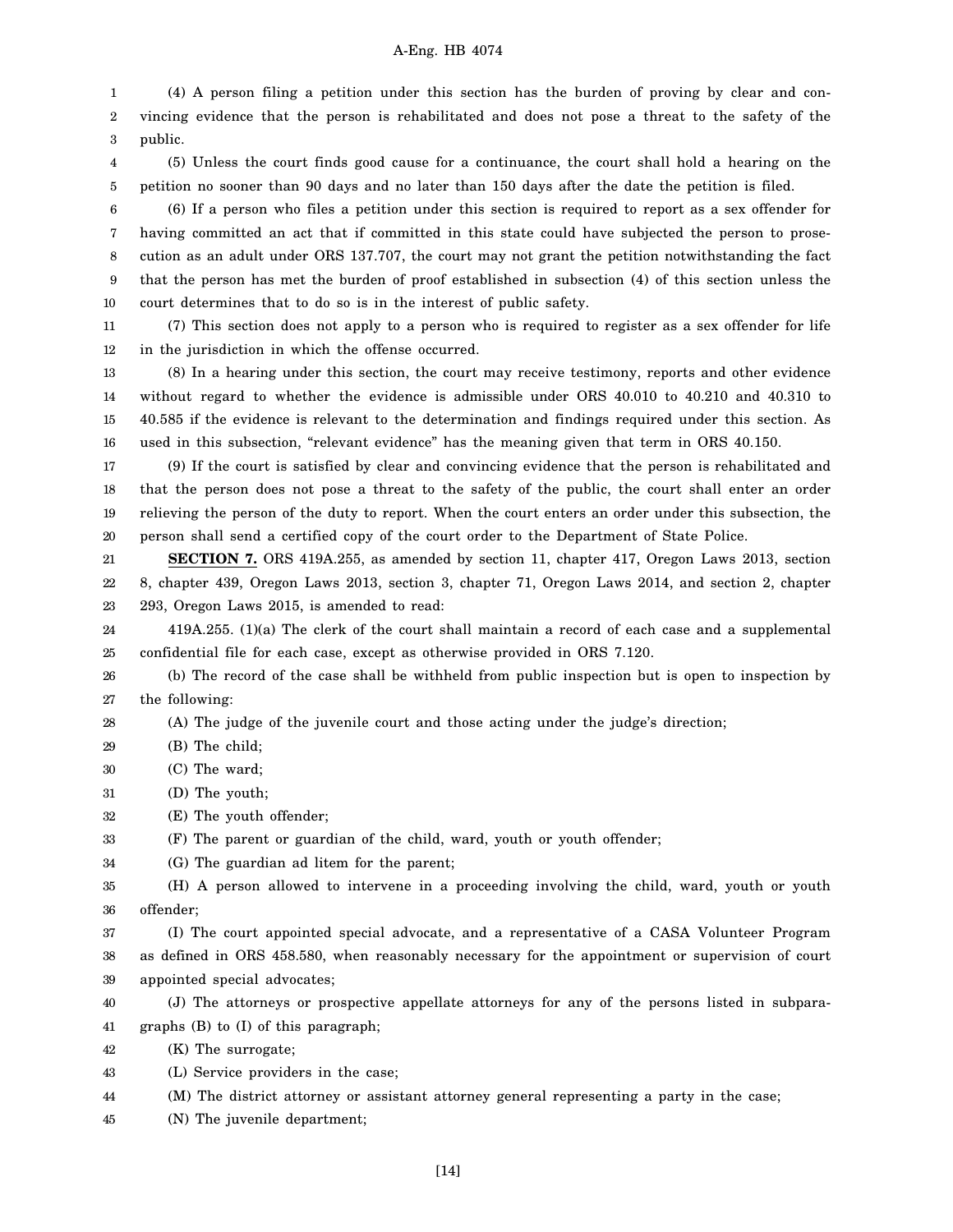1 2 3 4 5 6 7 8 9 10 11 12 13 14 15 16 17 18 19 20 21 22 23 24 25 26 27 28 29 30 31 32 33 34 35 36 37 38 39 40 41 42 43 44 (O) The Department of Human Services; (P) The Oregon Youth Authority; and (Q) Any other person **or entity** allowed by the court **pursuant to section 9 of this 2016 Act**. (c) The following are entitled to copies of the record of the case: (A) The judge of the juvenile court and those acting under the judge's direction; (B) A party to the extent permitted under ORS 419B.875 (2) or 419C.285 (2); (C) A guardian ad litem for a parent to the same extent the parent is permitted to copies under ORS 419B.875 (2) or 419C.285 (2); (D) Persons listed in paragraph (b)(J) to (P) of this subsection; and (E) Any other person **or entity** allowed by the court **pursuant to section 9 of this 2016 Act**. (2)(a) Reports and other material relating to the child, ward, youth or youth offender's history and prognosis in the record of the case or the supplemental confidential file are privileged and, except at the request of the child, ward, youth or youth offender, shall be withheld from public inspection except that inspection is permitted as set forth in subsection (1)(b) of this section and paragraph (b) of this subsection. The offer or admission of reports and other material in the record of the case or the supplemental confidential file as exhibits in a hearing or trial does not waive or otherwise change the privileged status of the reports and other material, except for purposes of the hearing or trial in which the reports and other material are offered or admitted. Once offered as an exhibit, reports and other material relating to the child, ward, youth or youth offender's history and prognosis that were maintained in the supplemental confidential file become part of the record of the case but are subject to paragraph (e) of this subsection. (b) A supplemental confidential file is open to inspection by the following: (A) The judge of the juvenile court and those acting under the judge's direction; (B) The parent or guardian of the child or ward in a dependency case; (C) The guardian ad litem for the parent of a child or ward in a dependency case; (D) The parent or guardian of the youth or youth offender in a delinquency case if the youth or youth offender consents to, or the court authorizes, inspection; (E) The guardian ad litem for the parent of a youth or youth offender in a delinquency case if the youth or youth offender consents to, or the court authorizes, inspection; (F) A person allowed to intervene in a proceeding involving the child, ward, youth or youth offender; (G) The court appointed special advocate, and a representative of a CASA Volunteer Program as defined in ORS 458.580, when reasonably necessary for the appointment or supervision of court appointed special advocates; (H) The surrogate; (I) Service providers in the case; (J) The attorneys or prospective appellate attorneys for: (i) The child; (ii) The ward; (iii) The youth; (iv) The youth offender; (v) The parent or guardian of the child, ward, youth or youth offender; (vi) The guardian ad litem for the parent; (vii) A person allowed to intervene in a proceeding involving the child or ward in a dependency

45 case; or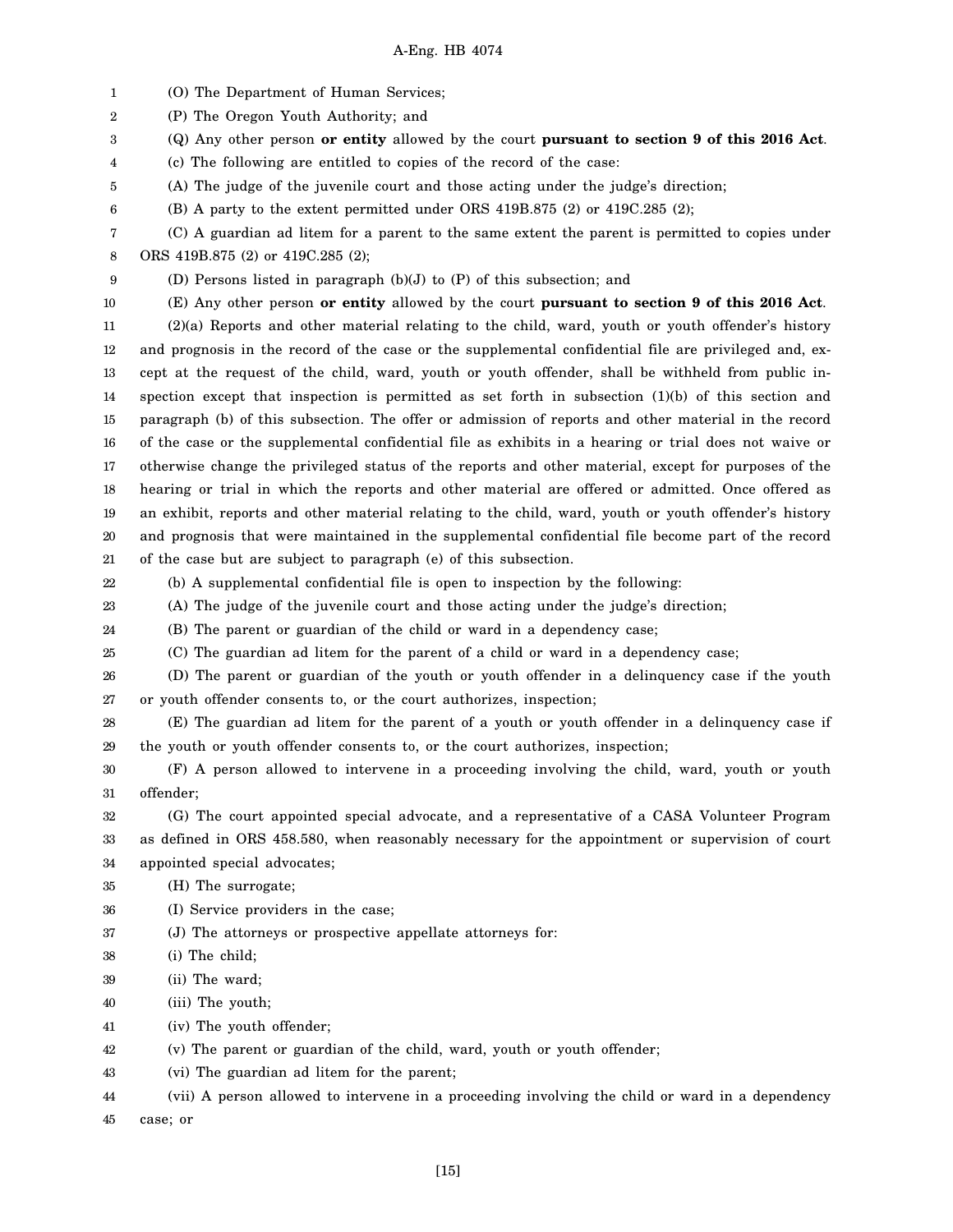1 2 3 4 5 6 7 8 9 10 11 12 13 14 15 16 17 18 19 20 21 22 23 24 25 26 27 28 29 30 31 32 33 34 35 36 37 38 39 40 41 (viii) The court appointed special advocate and a representative of a CASA Volunteer Program as defined in ORS 458.580; (K) The district attorney or assistant attorney general representing a party in the case; (L) The juvenile department; (M) The Department of Human Services; (N) The Oregon Youth Authority; and (O) Any other person **or entity** allowed by the court **pursuant to section 9 of this 2016 Act**. (c) The supplemental confidential file in cases under ORS 419C.005 may be disclosed to the superintendent of the school district in which the youth offender resides or the superintendent's designee. (d) The following are entitled to copies of material maintained in the supplemental confidential file: (A) The judge of the juvenile court and those acting under the judge's direction; (B) Service providers in the case; (C) School superintendents and their designees in cases under ORS 419C.005; (D) Attorneys designated under subsection (2)(b)(J) of this section; (E) The district attorney or assistant attorney general representing a party in the case; (F) The juvenile department; (G) The Department of Human Services; (H) The Oregon Youth Authority; (I) The court appointed special advocate, and a representative of a CASA Volunteer Program as defined in ORS 458.580, when reasonably necessary for the appointment or supervision of court appointed special advocates; and (J) Any other person **or entity** allowed by the court **pursuant to section 9 of this 2016 Act**. (e) A person that obtains copies of material in the supplemental confidential file pursuant to paragraph (d) of this subsection is responsible for preserving the confidentiality of the material in the supplemental confidential file. A service provider, school superintendent or superintendent's designee who obtains copies of such material shall destroy the copies upon the conclusion of involvement in the case. (3) Except as otherwise provided in subsection (5) of this section, no information appearing in the record of the case or in the supplemental confidential file may be disclosed to any person not described in subsections (1)(b) and (2)(b) of this section, respectively, without the consent of the court, except for purposes of evaluating the child, ward, youth or youth offender's eligibility for special education as provided in ORS chapter 343, and no such information may be used in evidence in any proceeding to establish criminal or civil liability against the child, ward, youth or youth offender, whether such proceeding occurs after the child, ward, youth or youth offender has reached 18 years of age or otherwise, except for the following purposes: (a) In connection with a presentence investigation after guilt has been admitted or established in a criminal court. (b) In connection with a proceeding in another juvenile court concerning the child, ward, youth or youth offender or an appeal from the juvenile court.

42 43 44 45  $(4)(a)$  When a person described in subsection  $(1)(b)(M)$ ,  $(N)$ ,  $(O)$  or  $(P)$  of this section inspects or obtains copies of reports, materials or documents under this subsection or under subsection (1) or (2) of this section, the person may not use or disclose the reports, materials or documents, except: (A) As provided in this subsection or under subsection (1) or (2) of this section;

[16]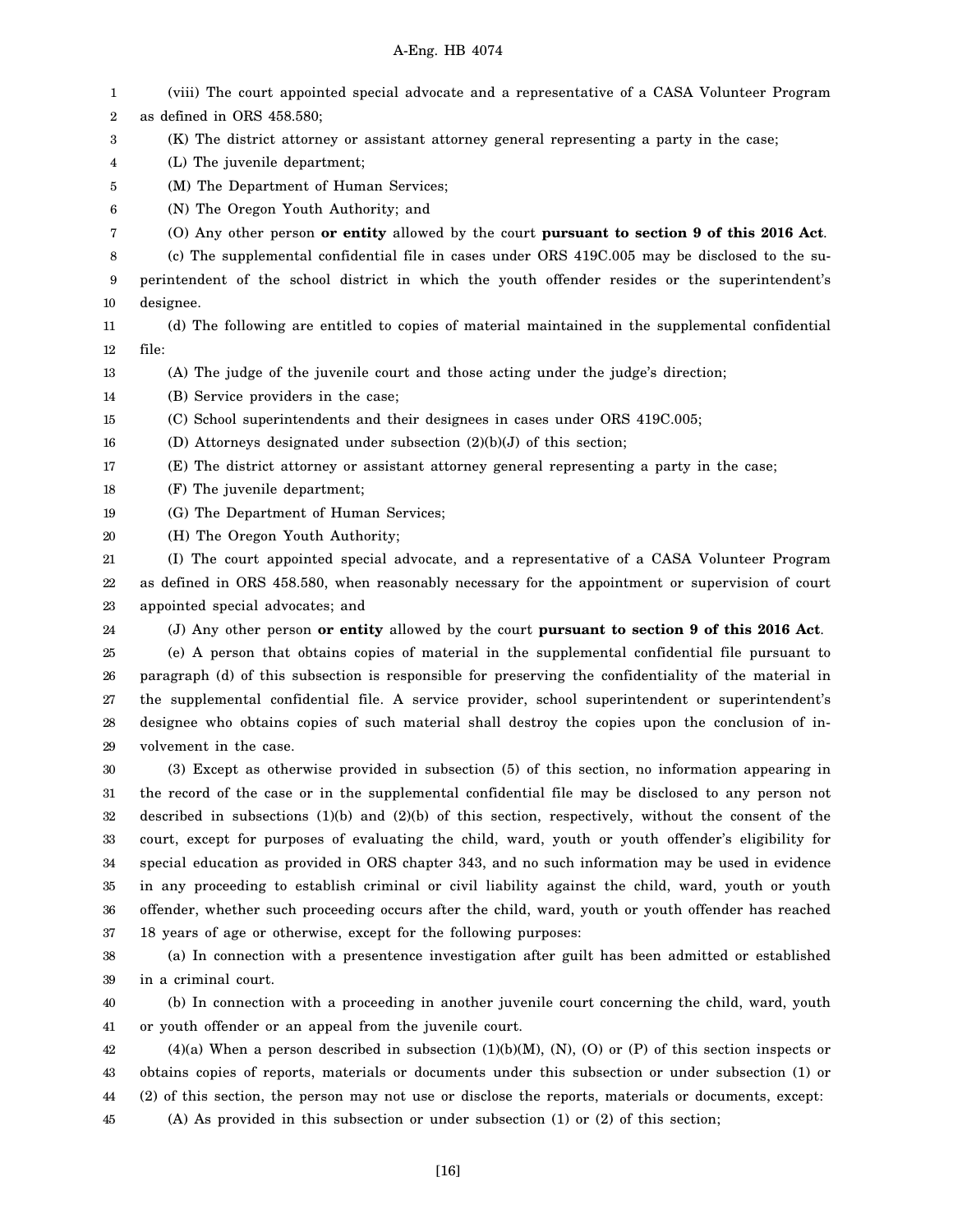1 2 (B) In the juvenile court proceeding for which the reports, materials or documents were sought or disclosed;

3 (C) With the consent of the court; or

4 (D) As provided in ORS 419A.253.

5 6 7 8 9 10 11 12 (b) Nothing in this section prohibits the district attorney or assistant attorney general representing a party in a juvenile court proceeding, the juvenile department, the Department of Human Services, the Oregon Youth Authority or other parties in the proceeding or their attorneys from disclosing to each other reports, materials or documents described in subsections (1) and (2) of this section if the disclosure is reasonably necessary to perform official duties related to the involvement of the child, ward, youth or youth offender with the juvenile court or the juvenile department. A person to whom reports, materials or documents are disclosed under this subsection is subject to subsection (3) of this section.

13 14 15 16 17 18 (5)(a) Information contained in the supplemental confidential file that, in the professional judgment of the juvenile counselor, caseworker, school superintendent or superintendent's designee, teacher or detention worker to whom the information in the supplemental confidential file has been provided, indicates a clear and immediate danger to another person or to society shall be disclosed to the appropriate authority and the person who is in danger from the child, ward, youth or youth offender.

19 20 21 (b) A person that discloses information under paragraph (a) of this subsection has immunity from any liability, civil or criminal, that might otherwise be incurred or imposed for making the disclosure.

22 23 24 (c) Nothing in this subsection affects the provisions of ORS 146.750, 146.760, 419B.035, 419B.040 and 419B.045. The disclosure of information under this subsection does not make the information admissible in any court or administrative proceeding if it is not otherwise admissible.

25 26 (6) Notwithstanding any other provision of law, and subject to subsection (8) of this section, the following are not confidential and not exempt from disclosure:

27 (a) The name and date of birth of the youth or youth offender;

28 (b) The basis for the juvenile court's jurisdiction over the youth or youth offender;

29 30 (c) The date, time and place of any juvenile court proceeding in which the youth or youth offender is involved;

31 32 (d) The act alleged in the petition that if committed by an adult would constitute a crime if jurisdiction is based on ORS 419C.005;

33 34 (e) That portion of the juvenile court order providing for the legal disposition of the youth or youth offender when jurisdiction is based on ORS 419C.005;

35 (f) The names and addresses of the youth or youth offender's parents or guardians; and

36 (g) The register described in ORS 7.020 when jurisdiction is based on ORS 419C.005.

37 38 39 40 (7) Notwithstanding any other provision of law, and subject to subsection (8) of this section, when a youth has been taken into custody under ORS 419C.080, the following information shall be disclosed unless, and only for so long as, there is a clear need to delay disclosure in the course of a specific investigation, including the need to protect the complaining party or the victim:

41 (a) The youth's name and age and whether the youth is employed or in school;

42 (b) The youth offense for which the youth was taken into custody;

43 44 (c) The name and age of the adult complaining party and the adult victim, unless the disclosure of such information is otherwise prohibited or restricted;

45 (d) The identity of the investigating and arresting agency; and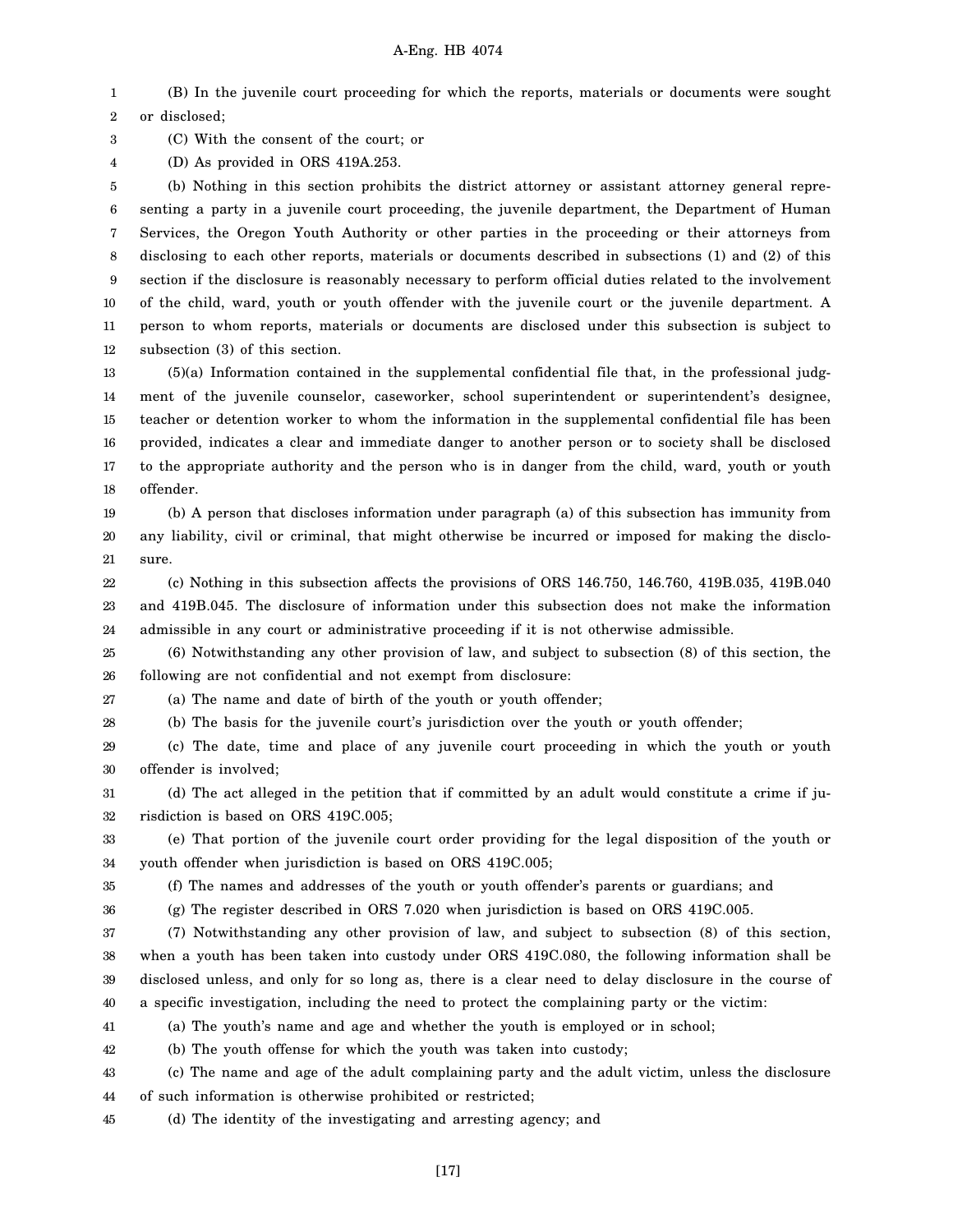1 2 (e) The time and place that the youth was taken into custody and whether there was resistance, pursuit or a weapon used in taking the youth into custody.

3 4 5 6 7 8 (8) Except as provided in ORS 419A.300 and unless otherwise directed by the court, only the juvenile court, the county juvenile department and the Oregon Youth Authority may disclose the information under subsections (6) and (7) of this section if the information is subject to disclosure. The youth authority may disclose only information relating to youth offenders committed to the youth authority by order of the juvenile court if the information is subject to disclosure under subsection (6) or (7) of this section.

9 10 11 (9) Nothing in this section limits access to any juvenile court records by an appellate court reviewing a juvenile court order or judgment. Appellate court rules may establish procedures for appellate court access to juvenile records.

12 13 14 15 (10) Nothing in this section prohibits the court from providing to the administrator as defined in ORS 25.010 the date of entry of a judgment terminating parental rights or the date of entry of a judgment terminating wardship following entry of a judgment of adoption together with the names and dates of birth of the parents and children subject to the judgment.

16 17 18 19 20 (11) In addition to any other provision in this section, the Judicial Department may permit county or statewide access to juvenile court records or information by county juvenile departments, the Department of Human Services, the Oregon Youth Authority, district attorney offices, the office of the Attorney General, the office of public defense services, prospective appellate attorneys or public defense providers subject to the following restrictions:

21 22 (a) A prospective appellate attorney or public defense provider granted access under this subsection must agree, pursuant to a written agreement with the Judicial Department, to access:

(A) Party information only for purposes of conflicts screening procedures; and

23

24 25 26 (B) Other records or information about a client only as reasonably necessary for the representation of that client in any juvenile case in which the client is a party, subject to applicable state and federal confidentiality laws.

27 28 29 (b) Any other person or entity granted access under this subsection must agree, pursuant to a written agreement with the department, to access records or information only as authorized and allowed by this section, subject to applicable state and federal confidentiality laws.

30 31 (c) The State Court Administrator shall prescribe standards and procedures to implement the provisions of this subsection.

32 33 (d) Any person or entity granted access to juvenile court records or information under this subsection must preserve the confidentiality of that information as required under this section.

34 35 36 37 (12) A petition filed under ORS 419B.851 alleging that a child who is a foreign national is within the jurisdiction of the court, or a motion requesting an implementation plan other than return of a ward to the ward's parent, is subject to disclosure to the consulate for the child or ward's country as provided under ORS 419B.851 (3).

38 39 40 (13) Nothing in this section prohibits a guardian appointed under ORS 419B.365 or 419B.366 from disclosing or providing copies of letters of guardianship when so required to fulfill the duties of a guardian.

41 42 (14) The court shall cooperate in the sharing of information with a court in another state to facilitate an interstate placement of a child or ward.

43 44 45 (15) Nothing in this section prohibits the Chief Justice of the Supreme Court, the Chief Judge of the Court of Appeals or a presiding judge from permitting access to juvenile court records, including the record of the case and the supplemental confidential file in a juvenile court proceeding,

[18]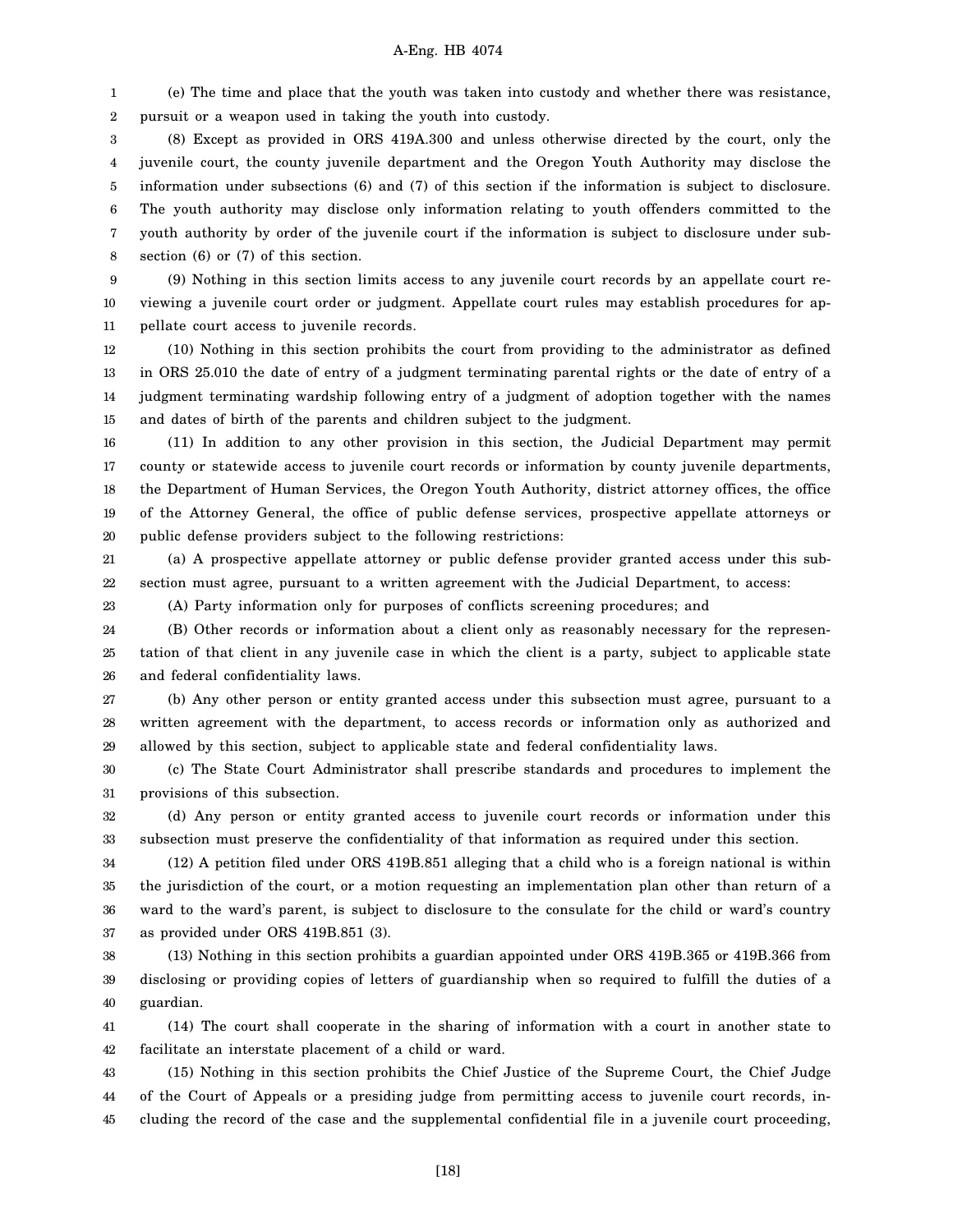1 2 3 4 5 6 7 8 9 10 or audio or video recordings of a juvenile court proceeding, by researchers or evaluators for the purposes of developing statistics and performing analyses or audits on the effectiveness, cost and other areas of public interest regarding juvenile court programs and activities in accordance with child welfare and juvenile justice state plans and programs related to Title IV-B and IV-E of the Social Security Act and to the Child Abuse Prevention and Treatment Act (42 U.S.C. 5101 et seq). The Chief Justice shall, by rule or order, establish standards and guidelines for the release of juvenile court information for research and evaluation purposes to ensure confidentiality consistent with state and federal law and to promote consistent statewide application of this subsection. Statistics and analyses released by researchers and evaluators under this subsection may not contain any information that identifies any individual person involved in a juvenile court proceeding.

11 12 13 14 15 16 **(16) Subject to subsection (11) of this section, the office of public defense services shall be permitted access to juvenile court records for the purposes of performing the office's duties as set forth in ORS 151.219 to audit or investigate attorney appointment or representation of a party in a juvenile court proceeding in order to ensure adequate representation of parties in juvenile court proceedings consistent with the child welfare state plan related to Title IV-E of the Social Security Act.**

17 18 19 20 21 22 **(17) Subject to subsection (11) of this section, the Oregon State Bar shall be permitted access to juvenile court records maintained in the record of the case for the purpose of performing the bar's duties as set forth in ORS 9.005 to 9.757 to investigate attorney representation of a party in a juvenile court proceeding and in order to ensure adequate representation of parties in juvenile court proceedings consistent with the child welfare state plan related to Title IV-E of the Social Security Act.**

23 24 25 26 27 28 **(18)(a) A child, ward, youth or youth offender, or the parent or guardian of a child, ward, youth or youth offender who is a party to the juvenile court proceeding, who is entitled to inspect or copy the record of the case under subsection (1)(b) and (c) of this section maintains the right to inspect or copy the record of the case after jurisdiction of the court over the child, ward, youth or youth offender terminates and after the child, ward, youth or youth offender has reached the age of majority.**

29 30 31 32 33 34 35 **(b) Notwithstanding ORS 419B.524, a parent of a child, ward, youth or youth offender whose parental rights have been terminated maintains the right that existed under subsection (1)(b) and (c) of this section to inspect or copy the record of the case as the record of the case existed up until the time of entry of the judgment terminating the parent's parental rights and may obtain a copy of the judgment terminating the parent's parental rights. (19) When inspection or copying of the record of the case or of the supplemental confidential file is allowed pursuant to this section, and unless otherwise required by law, the**

36 37 38 **court that maintains the record of the case or the supplemental confidential file is not required to redact the names of, or information about, siblings or other persons contained in the record of the case or the supplemental confidential file.**

39

40 41 42 43 44 **SECTION 8. Section 9 of this 2016 Act is added to and made a part of ORS chapter 419A. SECTION 9. (1) Any person or entity not included in ORS 419A.255 as a person or entity entitled to inspection or copying of the record of the case or the supplemental confidential file may file a motion with the court to inspect or copy the record of the case or the supplemental confidential file. The person or entity filing the motion shall file a sworn affidavit or declaration under penalty of perjury that states all of the following:**

45 **(a) The reasons why the inspection or copying is sought;**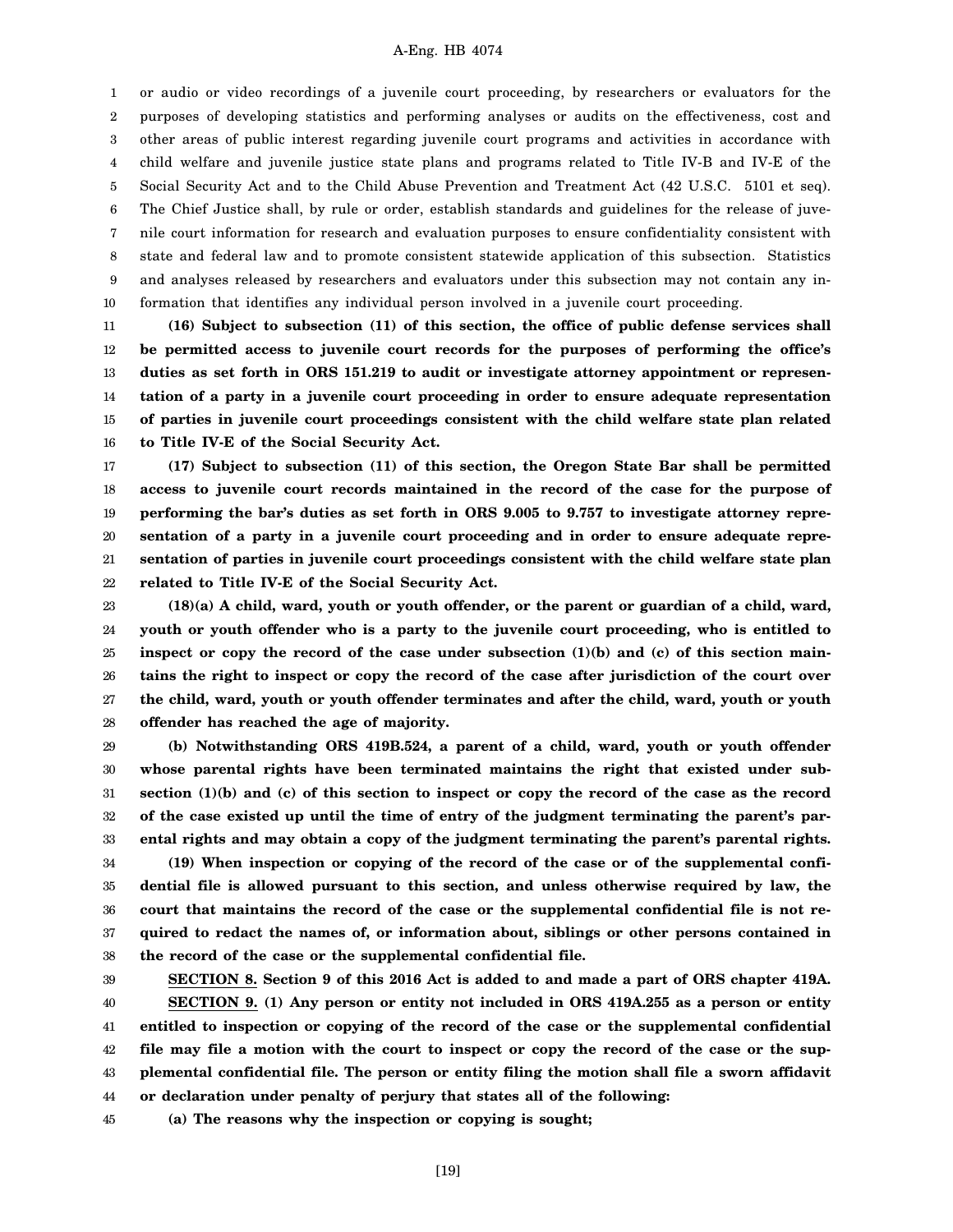1 2 **(b) The relevancy, if any, of the inspection or copying to the juvenile court proceeding; and**

3 4 **(c) How the inspection or copying will serve to balance the interests listed in subsection (6) of this section.**

5 6 7 8 9 10 11 12 13 **(2)(a) No later than 14 days before the court considers the motion, the person or entity filing the motion shall serve all parties and attorneys of record to the juvenile court proceeding with a copy of the motion and affidavit or declaration. Except as provided in paragraph (b) of this subsection and regardless of whether the juvenile court proceeding was commenced under ORS chapter 419B or 419C, service under this subsection must be consistent with the provisions of ORS 419B.851 and 419B.854. The person or entity filing the motion shall also provide all parties and attorneys of record with written notice that the party has until 14 days after the date of service to file a response or objection to the motion or such other time as specified by the court under paragraph (c) of this subsection.**

14 15 16 17 18 19 20 **(b) If the affidavit or declaration of the person or entity filing the motion states that the person or entity does not know the identity or address of a party or attorney of record, the court shall mail notice of the time to respond or object to the party or attorney of record at the party's or attorney of record's last known address and shall note in the register the date the notice was mailed. The notice must be mailed at least 14 days before the court considers the motion or such other time as specified by the court under paragraph (c) of this subsection.**

21 22 23 **(c) On its own motion or upon application of the person or entity filing the motion, and for good cause shown, the court may reduce or extend the time for service of the motion and affidavit or declaration.**

24 25 **(3) The court may summarily deny the motion if the requirements of subsections (1) and (2) of this section have not been met.**

26 27 **(4) The court may set a hearing to consider the motion and shall send notice of the time and place of the hearing to all parties.**

28 29 30 **(5) Upon determination by the court that the person or entity filing the motion has met the requirements of subsections (1) and (2) of this section, the court shall conduct an in camera review, taking into consideration any response or objections made by a party.**

31 32 33 34 **(6) Following the in camera review under subsection (5) of this section, in making the determination of whether to allow inspection or copying of the record of the case or the supplemental confidential file, in whole or in part, the court shall weigh the following interests:**

35 36 37 **(a) The privacy interests and particular vulnerabilities of the child, ward, youth or youth offender, or of family members, that may be affected by the inspection or copying of all or part of the record of the case or the supplemental confidential file;**

**(b) The interests of the other parties to, or victims in, the juvenile court proceeding;**

38

39 **(c) The interests of the person or entity filing the motion; and**

40 **(d) The interests of the public.**

41 **(7) In granting a motion made under this section, the court:**

42 43 **(a) Shall allow inspection or copying only as necessary to serve the legitimate need of the person or entity filing the motion, as determined by the court;**

44 45 **(b) May limit inspection or copying to particular parts of the record of the case or the supplemental confidential file;**